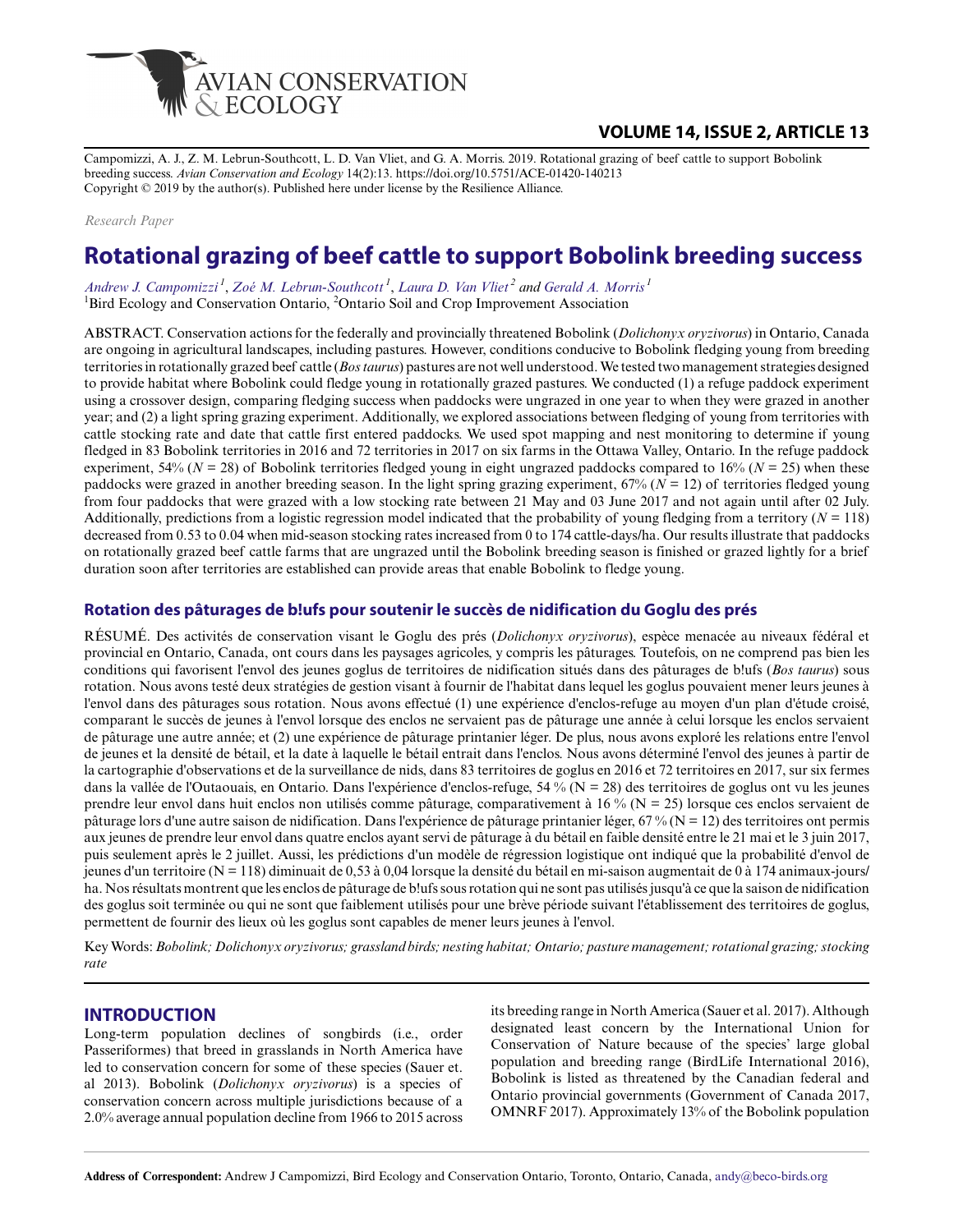breeds in Ontario, which is the largest percentage for any province and is surpassed only by the states of North Dakota and Minnesota (Partners in Flight 2013). Bobolink conservation in Ontario includes a provincial government plan for recovery to counter the 2.6% average annual population decline, determined based on Ontario Breeding Bird Survey data from 1968 to 2008 (COSEWIC 2010, OMNRF 2015). The provincial government plan states that the current population cannot be maintained because of habitat loss on agricultural land and instead aims to maintain the population at 65% of its estimated size in 2015 (OMNRF 2015), which may be larger than the population prior to European settlement (COSEWIC 2010). Probable causes of the Bobolink population decline include habitat loss and a decrease in habitat quality on breeding grounds (COSEWIC 2010, McCracken et al. 2013, OMNRF 2015, Ethier and Nudds 2017). Habitat quality on breeding grounds can be poor because of agricultural practices (e.g., hay harvest and livestock grazing) that result in direct and indirect destruction of nests (Bollinger et al. 1990, Perlut et al. 2006, MacDonald and Nol 2017). Additional research is needed to identify land management practices that enable Bobolink to fledge young from nests on agricultural land, where most of the Ontario population nests, providing information that could be used to increase fecundity and help to address population declines (OMNRF 2015).

Several land uses and cover types provide nesting habitat for Bobolink in Ontario, including hay field, pasture, and other grasslands (McCracken et al. 2013). Although the proportion of the Bobolink population that breeds in the  $\approx$  525,000 ha of various pasture types in Ontario (OMAFRA 2016*b*) is unknown, the ~6700 beef (*Bos taurus*) farms in the province (OMAFRA 2016*a*) comprise a substantial amount of pasture that may provide nesting habitat. Rotational grazing has been proposed as a best management practice to benefit agricultural production and the environment compared to continuous grazing (OMAFRA 2012). Rotational grazing involves moving cattle through  $\geq$  3 paddocks of subdivided pasture during the grazing season, whereas, in continuous grazing, cattle have unrestricted access to a pasture for the entire grazing season (OMAFRA 2012). Although benefits to breeding grassland birds have been suggested (McGauley 2004, OMAFRA 2012), empirical evidence of the effects of rotational grazing on Bobolink breeding success is limited. Bleho et al. (2014) found that the risk of nest destruction from cattle was similar between continuous and rotational grazing for songbirds, ducks, and shorebirds in Canada. However, rotational grazing may provide management opportunities that benefit breeding grassland birds because cattle grazing is spatially and temporally controlled across paddocks.

Previous research indicates that Bobolink can fledge young from nests in rotationally grazed pastures (Perlut et al. 2006, Kerns et al. 2010, MacDonald and Nol 2017). In Vermont, the number of young fledged per female Bobolink was higher in rotationally grazed pastures compared to hay fields cut early in the breeding season, but lower than in hay fields cut late in the season (Perlut et al. 2006). Information in the literature about the effects of rotational grazing on nesting Bobolink is scarce for eastern North America. The effects of grazing on grassland birds, including their nest success, can vary regionally based on local environmental conditions, although the effects of some factors may be consistent across regions (Koper and Nudds 2011, Perlut and Strong 2011).

One likely reason for Bobolink failing to fledge young under some grazing practices is the effect of cattle stocking rate (Guthery and Bingham 1996). Cattle can negatively affect nests by removing vegetation that provides cover for nests (potentially increasing predation) and by trampling (i.e., stepping or lying down on nests; Temple et al. 1999, Renfrew et al. 2005, Perlut and Strong 2011, MacDonald and Nol 2017). The proportion of nests affected by cattle is based on a combination of stocking density (i.e., the number of cattle per unit area) and the number of days a paddock is grazed (i.e., stocking rate, calculated as: number of cattle  $\times$  days grazed/area grazed; Jensen et al. 1990, Paine et al. 1996, Bleho et al. 2014, MacDonald and Nol 2017). In North Dakota, Kerns et al. (2010) found that rotational grazing by cattle was not associated with Bobolink nest survival; 1 of 91 nests was trampled under typical stocking rates for the region. In contrast, a study in eastern Ontario attributed 27% of known nest failures to trampling by rotationally grazed cattle (75 nests monitored, 30 failed; MacDonald and Nol 2017). A meta-analysis of 18 studies in Canada found that 1.5% of songbird, duck, and shorebird nests  $(N = 9132)$  in pastures were destroyed by cattle (Bleho et al. 2014). However, Bleho et al. (2014) included only one study from eastern Canada and found that nests were more frequently destroyed by cattle there (33% of 21 nests) compared to elsewhere in Canada, possibly because the region has high primary productivity, enabling high stocking rates. In addition to stocking rate across the breeding season, the dates when cattle graze a paddock may differentially affect fledging by Bobolink because of breeding phenology. Rotational grazing enables the control of stocking rate and dates when cattle graze particular paddocks, potentially providing opportunities for adjustments to management practices that benefit nesting Bobolink.

Empirical tests of management strategies intended to benefit Bobolink conservation and minimize impacts on grazing are needed. Leaving some paddocks ungrazed during the Bobolink breeding season has been suggested as a management strategy to increase the number of nests that fledge young in rotationally grazed pastures (Temple et al. 1999, MacDonald and Nol 2017). However, this strategy has not yet been tested explicitly to quantify the potential gains for Bobolink. Additionally, because paddocks often need to be grazed during the Bobolink breeding season to meet cattle production needs, management options that enable some grazing while minimizing impacts on Bobolink are also needed. Identifying stocking rates and dates of grazing that enable Bobolink nests to fledge young could lead to management strategies that may be more feasible for farmers, compared to leaving paddocks undisturbed throughout the Bobolink breeding season, because forage quality declines across the season (Brown and Nocera 2017).

Our goal was to test if two management strategies benefited Bobolink nesting in pastures rotationally grazed by beef cattle. We used replicated manipulative field experiments (i.e., directed by us) and quasi-experiments (i.e., occurring because of farm operations) to test these strategies (Morrison et al. 2008). In the refuge paddock experiment, we tested the effects on Bobolink nesting of integrating ungrazed paddocks into rotationally grazed pastures. We predicted that the percentage of Bobolink breeding territories that fledged young would be higher in ungrazed paddocks than in grazed paddocks; however, the efficacy of this conservation strategy depends on the magnitude of the effect. In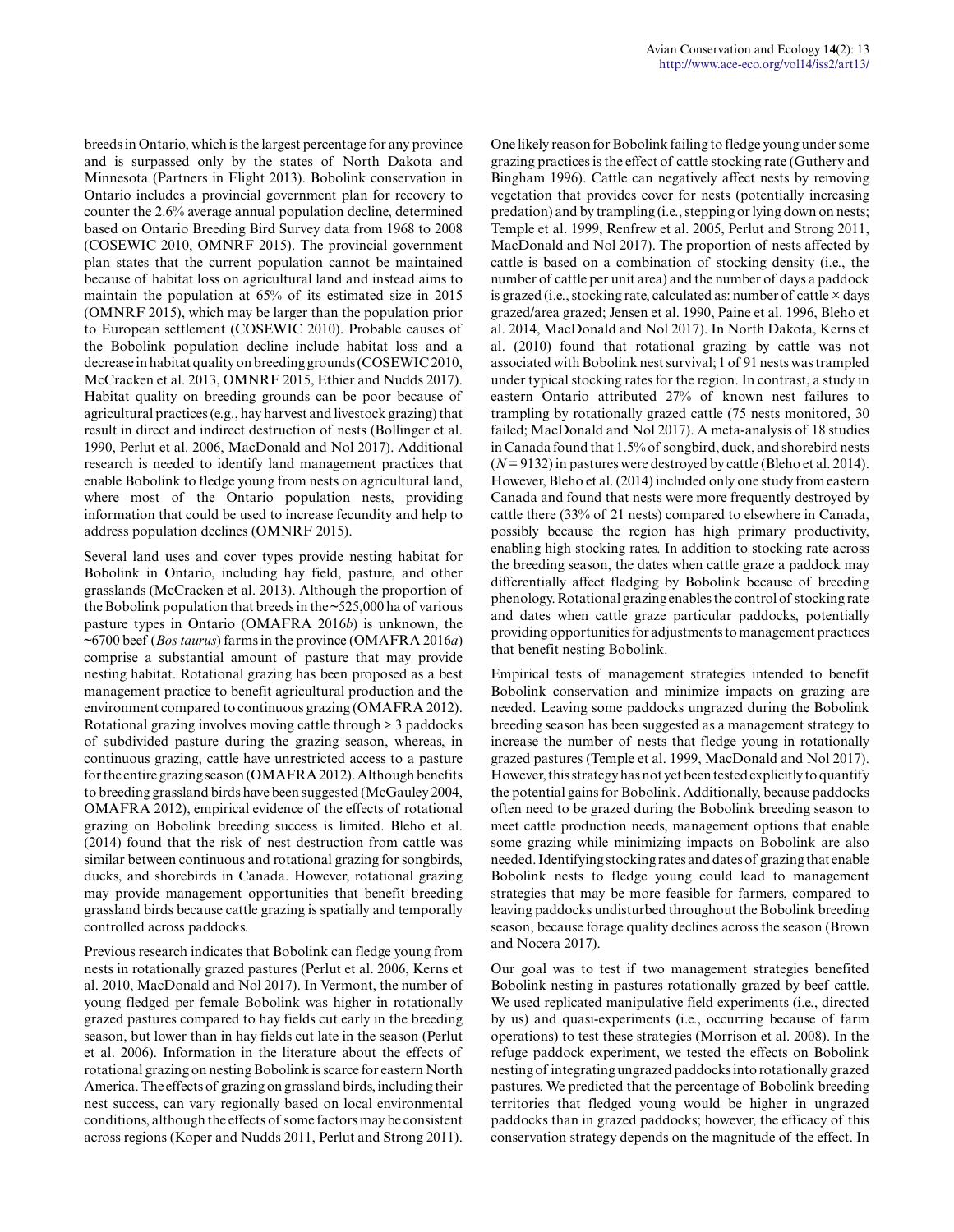the light spring grazing experiment, we tested if Bobolink could fledge young in paddocks that were grazed lightly, early in the breeding season. We predicted that when paddocks were grazed early in the breeding season at a low stocking rate, Bobolink nest failure from trampling would be infrequent, and young would fledge at a frequency similar to undisturbed fields. To further elucidate the ecological relationships underlying these two management strategies, we quantified associations between the fledging of young from territories with stocking rate and the date that cattle first entered paddocks. We predicted that the probability of Bobolink fledging young in a territory was (1) negatively associated with stocking rate and (2) positively associated with the date that cattle entered paddocks, under typical stocking rates for the farms in our study.

# **METHODS**

# **Study species**

The Bobolink breeding range stretches across southern Canada and northern USA (Renfrew et al. 2015). In contrast, the species has a relatively small nonbreeding range in the southern interior of South America, predominantly in Paraguay, eastern Bolivia, northeastern Argentina, and southwestern Brazil (COSEWIC 2010, Renfrew et al. 2015). The spring transequatorial migration begins in late March and early April (Renfrew et al. 2015). Arrival on the Ontario breeding grounds begins in early May; nesting is typically complete by mid-July (Renfrew et al. 2015). The Bobolink rarely raises more than one brood of young per year; however, individuals may attempt a second nest following an initial nest failure (Renfrew et al. 2015). The dates that cattle grazed on farms in our study overlapped with the Bobolink breeding season, as noted below.

# **Study area**

We studied Bobolink on six private farms that were rotationally grazed by beef cattle in the Ottawa Valley (< 20 km from the town of Cobden [45°37'36", −76°52'53"]), Renfrew County, eastern Ontario, Canada. Although farm operations limit options for experimental design, they provided the best available in situ conditions for our study. Farms included pastures, hay fields, hedgerows, woodlands, and wetlands. All farms were in the Ottawa Valley Clay Plains physiographic region (Chapman and Putnam 2007). Long-term average rainfall during the months of the Bobolink breeding season, i.e., May, June, and July, was 264 mm (30-year average from 1981 to 2010 for the nearest weather station with recent data [Ottawa CDA]; ECCC 2018*a*). Over the same months, rainfall was 184 mm in 2016 and 499 mm in 2017 (ECCC 2018*b*). Beef cattle farming forms a substantial portion of the agricultural industry in the county, accounting for 321 farms (OMAFRA 2016*a*). Approximately 26% of farmland in the county is pasture (OMAFRA 2016*a*). The average number of beef cattle per operation in Ontario was 57 in 2017, excluding feed operations (AAFC 2018). The six farms in our study had between 26 and 100 cattle or cow-calf pairs on 15 to 59 ha of pasture. Farmers moved cattle from nongrazing areas on farms used during the winter to pastures between 10 and 29 May in 2016 and 14 May and 09 June in 2017. Vegetation in pastures was primarily cool-season grasses such as orchard grass (*Dactylis glomerata*), smooth brome (*Bromus inermis*), and timothy (*Phleum pratense*), and secondarily forbs such as alfalfa

(*Medicago sativa*) and clover (*Trifolium* spp.). Pasture on each farm was subdivided into 5 to 17 paddocks that cattle rotated through for grazing. We calculated stocking rate (as in Guthery and Bingham 1996) for each paddock from the start of the grazing season in May through 15 July as: number of cattle  $\times$  days grazed/ area grazed. We did not calculate animal unit months or days because we were interested in the effects of cattle on nesting rather than metrics for cattle production (Beef Cattle Research Council, grazing management: [http://www.beefresearch.ca/research-topic.](http://www.beefresearch.ca/research-topic.cfm/grazing-management-48) [cfm/grazing-management-48](http://www.beefresearch.ca/research-topic.cfm/grazing-management-48)). Thus, we counted cow-calf pairs as 1.5 cattle for calculations of stocking rate because we assumed that grazing, footsteps, and lying down by a calf would equal about half the impact of a cow. Additionally, we included all area available to cattle for each rotation because sometimes cattle had access to more than one paddock, typically to access water. In 2016, the median stocking rate in paddocks was 107 cattle-days/ ha (range: 0 to 400); in 2017, the median was 111 cattle-days/ha (range: 0 to 721).

# **Monitoring Bobolink in paddocks**

We attempted to monitor all Bobolink nesting in all paddocks on the six farms through spot mapping and nest monitoring. We monitored 83 Bobolink breeding territories in 2016 and 72 territories in 2017.

We used a modified spot mapping method (see Wiens 1969) to delineate and monitor Bobolink territories. From mid-May to mid-July, we visited each paddock approximately twice per week to search for Bobolink. We spot-mapped each individual or pair approximately once per week, following the bird(s) for up to 30 min to record three to six global positioning system (GPS) locations and bird behavior at each location to document breeding activity. Repeated visits to paddocks enabled us to delineate territories based on clusters of GPS locations and the number of individuals we detected on each visit. We classified behavioral observations using a modified Vickery index of breeding success (Vickery et al. 1992), providing evidence of nests (i.e., adults carrying nest materials or food) and fledging (i.e., adults delivering food to multiple locations after evidence of a nest was observed, flightless dependent fledglings, or adults carrying food for  $\geq$  11 days) in each Bobolink territory. We considered adults carrying food to one location for  $\geq 11$  days as evidence of fledging because Bobolink young remain in the nest for 10 to 11 days (Renfrew et al. 2015).

We also searched for Bobolink nests using behavioral cues and systematic searching (Martin and Geupel 1993, Winter et al. 2003). We did not approach nests when females were building, to minimize disturbance when the chance of nest abandonment can be high (Renfrew et al. 2015). Once females were incubating eggs, we visited nests approximately once every three days, on the expected fledge date, and on subsequent days until a nest was no longer active. On each visit, we recorded the number of eggs, number of young, age of young, condition of the nest, and adult behavior. We considered a nest to have fledged if we had evidence of one or more young leaving the nest (including presence of flightless dependent fledglings or adults alarm-calling or carrying food); otherwise, we considered the nest to have failed. We considered a nest failed due to trampling if we found evidence of cattle movements around the nest location (i.e., flattened or grazed vegetation) and either (1) saw a flattened nest or (2) did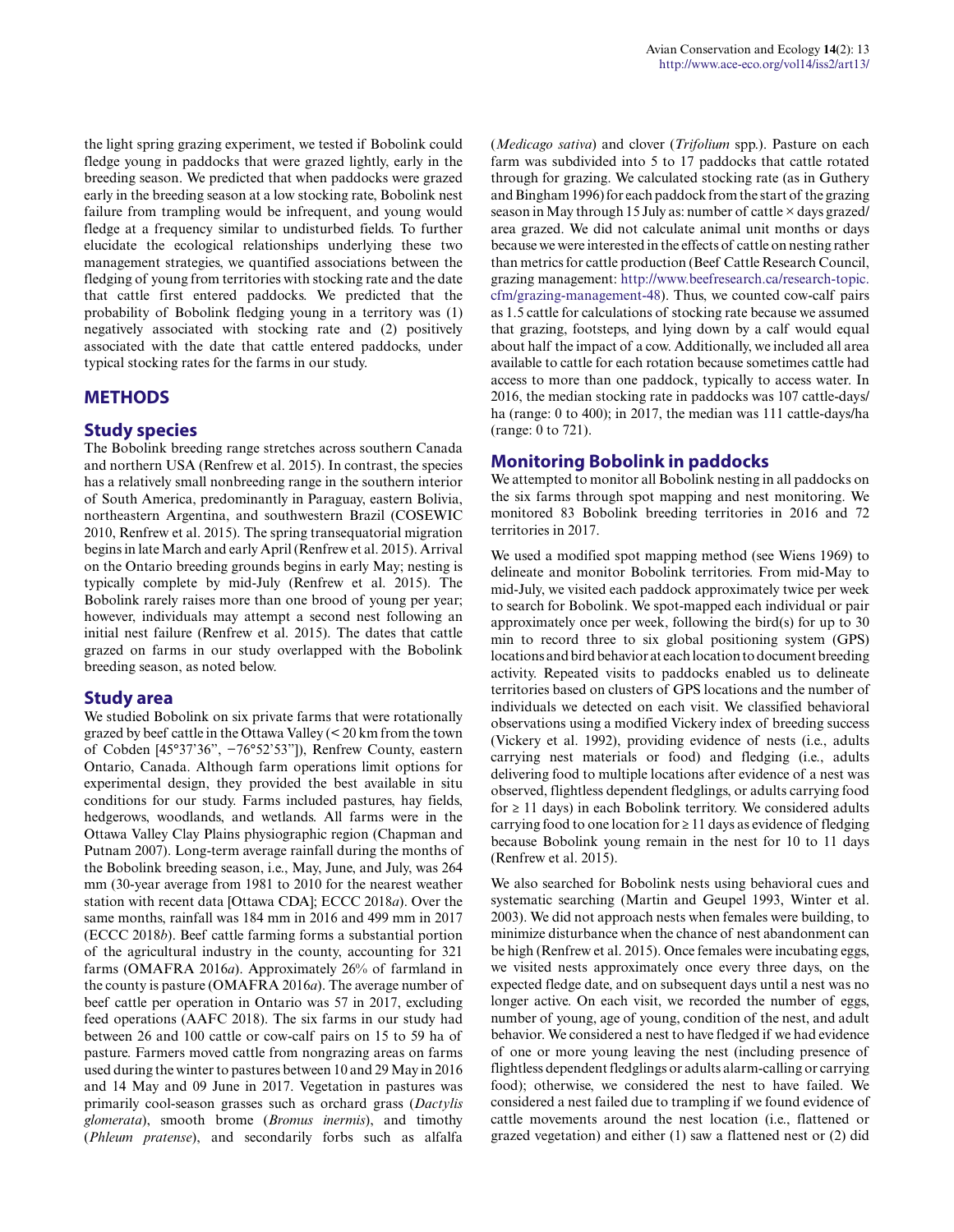| <b>Table 1.</b> Percentage of Bobolink territories that fledged young in each paddock under treatment (ungrazed) and control (grazed)   |
|-----------------------------------------------------------------------------------------------------------------------------------------|
| conditions for the refuge paddock experiment on rotationally grazed beef cattle farms in 2016 and 2017 in Renfrew County, Ontario,      |
| Canada. Evidence of young fledging in territories was based on spot mapping and nest monitoring. Some territories had $>1$ nest.        |
| Stocking rate calculations counted each cow-calf pair as 1.5 cattle. In some cases, stocking rate calculations incorporated the area of |
| other paddocks simultaneously available to cattle to provide access to water.                                                           |

|                                                                                     |              | Ungrazed |                   |                                 | Grazed |                   |                                 |              |                      |                                     |                      |  |  |
|-------------------------------------------------------------------------------------|--------------|----------|-------------------|---------------------------------|--------|-------------------|---------------------------------|--------------|----------------------|-------------------------------------|----------------------|--|--|
| Paddock                                                                             | Area<br>(ha) | Year     | Fledged<br>$(\%)$ | Territories<br>monitored<br>(N) | Year   | Fledged<br>$(\%)$ | Territories<br>monitored<br>(N) | Cattle $(N)$ | Time<br>$grazed$ (d) | Stocking rate<br>$(cattle-days/ha)$ | Date first<br>grazed |  |  |
| KF1                                                                                 | 7.4          | 2016     | 17                | 6                               | 2017   | 43                |                                 | $45 - 58.5$  | 17                   | 70                                  | 29 May               |  |  |
| CQ1                                                                                 | 3.1          | 2016     | 100               |                                 | 2017   | $\Omega$          |                                 | 48           | 11                   | 119                                 | 13 June              |  |  |
| B <sub>D</sub> 1                                                                    | 3.1          | 2016     | 75                |                                 | 2017   | $\Omega$          |                                 | 64           | 6                    | 122                                 | 13 June              |  |  |
| HL2                                                                                 | 2.7          | 2017     | 100               |                                 | 2016   | $\Omega$          |                                 | 26           | 13                   | 125                                 | 28 May               |  |  |
| BD2                                                                                 | 1.8          | 2017     | 100               |                                 | 2016   |                   |                                 | $12 - 19$    | 15                   | 134                                 | 07 June              |  |  |
| CH1                                                                                 | 3.4          | 2016     | 20                |                                 | 2017   | 33                | 3                               | 27           | 31                   | 138                                 | 04 June              |  |  |
| CH2                                                                                 | 3.1          | 2017     | 75                |                                 | 2016   | $\Omega$          |                                 | 25.5         | 18                   | 149                                 | 14 June              |  |  |
| HL1                                                                                 | 2.8          | 2016     | 60                |                                 | 2017   | $\Omega$          |                                 | 26           | 18                   | 167                                 | 09 June              |  |  |
| Stocking rate was calculated as: number of cattle $\times$ days grazed/area grazed. |              |          |                   |                                 |        |                   |                                 |              |                      |                                     |                      |  |  |

not observe the adult birds tending to a nest or young for a nest we were unable to relocate. We considered a nest depredated if we found a nest empty after the nest contained eggs or nestlings on the previous visit and we did not observe evidence of fledged young or trampling. For each nest with sufficient information, we estimated the first-egg date, hatch date, and fledge date based on our observations and previously documented time periods (i.e., one egg laid per day, 12 days of incubation, 11 days from hatch to fledge; Renfrew et al. 2015). If cattle were present in a paddock, we watched bird behavior from outside the paddock to look for evidence of nesting and fledging. Although imperfect, this technique was the best option available, and Bobolink detection probability is high, based on the literature (Rotella et al. 1999, Lueders et al. 2006, Shustack et al. 2010). When possible (i.e., if cattle were occupied in another area of the paddock), we also entered to check nests.

We measured vegetation height and visual obstruction (i.e., a combination of vegetation height and density) in each paddock periodically throughout the season to quantify effects of grazing on vegetation. To measure vegetation, we visited each paddock on up to four dates across the breeding season, resulting in 149 visits to 48 paddocks in 2016 and 172 visits to 47 paddocks in 2017. In the center of each paddock, we recorded measurements at six locations, each spaced 5 m apart, along a 25-m transect. At each location, we measured maximum vegetation height (to the nearest cm) and visual obstruction using the Robel method (Robel et al. 1970). From a 3-m distance and 1-m height, we recorded the decimeter of the Robel pole nearest the ground that was visible (i.e., not obstructed by vegetation).

# **Refuge paddock experiment**

We conducted the refuge paddock experiment on a subset of monitored paddocks. We used a crossover design (Morrison et al. 2008) in which each treatment paddock  $(N = 8)$  remained ungrazed during the Bobolink breeding season (i.e., May through 15 July) in one of the two years of the study. We used this date range based on information available in the literature (Renfrew et al. 2015) and discussions with researchers in the region. After

15 July, farmers managed treatment paddocks as needed (e.g., grazed, mowed). In the year when a paddock was not selected for treatment, it served as its own control (i.e., grazed normally during the breeding season). The eight paddocks used for the refuge experiment were spread across five farms; one farmer was unable to accommodate this experiment. We identified paddocks for the refuge experiment based on (1) landscape characteristics associated with Bobolink occurrence and fledging young (from the literature, see below), (2) observed Bobolink locations in the spring, and (3) production needs of farmers. We identified candidate paddocks that were mostly surrounded by pasture rather than woodland (Bollinger and Gavin 2004, Ribic et al. 2009, Perkins et al. 2013) and minimized paddock edge to area ratio (Keyel et al. 2013). We documented Bobolink distribution in pastures (see spot mapping methods above) when Bobolink arrived in the spring. We also met with farmers to discuss possible locations for the refuge experiment paddocks and incorporated grazing needs into determining the size and location of areas to be left ungrazed, which we assumed did not introduce bias. Paddocks used for the refuge experiment were 1.8 to 7.4 ha (target size was approximately 2.0 to 5.0 ha; Table 1), providing enough area for multiple Bobolink breeding territories (mean territory size 0.5 to 2.0 ha; Renfrew et al. 2015).

We randomly selected the year of treatment (i.e., when paddocks were left ungrazed) for six of the paddocks included in the experiment by flipping a coin; farmers determined the year of treatment for two of the paddocks based on when they could accommodate an ungrazed paddock in their operations. Five of the eight refuge experiment paddocks were ungrazed in 2016 and three were ungrazed in 2017. In the year that these eight paddocks were grazed, stocking rates ranged from 70 to 167 cattle-days/ha (Table 1).

# **Light spring grazing experiment**

We conducted the light spring grazing experiment on a subset of monitored paddocks not used for the refuge experiment. We identified paddocks ( $N = 4$ ) for light spring grazing in 2017 based on the presence of breeding Bobolink in 2016 and the ability of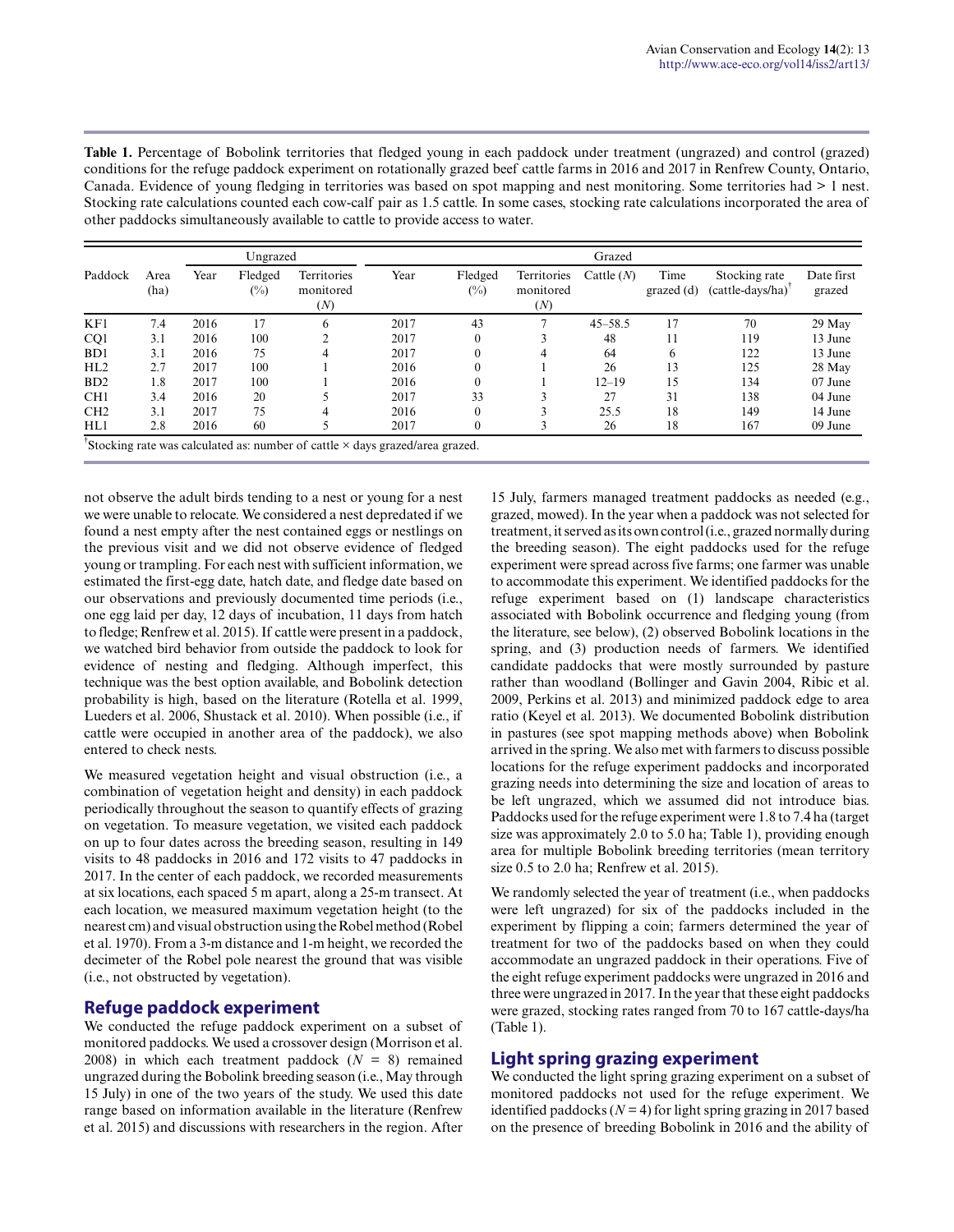**Table 2.** Bobolink territories and nests that fledged young in each paddock used for the light spring grazing experiment on rotationally grazed beef cattle farms in 2017 in Renfrew County, Ontario, Canada. Grazing occurred for four to eight days between 21 May and 03 June. A fledged territory had evidence of young fledging from ≥ 1 nest. The number of nests includes those found through nest monitoring and others inferred through adult behavior during spot mapping. Stocking rate calculations counted each cow-calf pair as 1.5 cattle. Stocking rate calculations incorporated the area of other paddocks simultaneously available to cattle to provide access to water.

|                  |           |              |                 |                                                | Territories      |         |   |         | <b>Nests</b> |            |
|------------------|-----------|--------------|-----------------|------------------------------------------------|------------------|---------|---|---------|--------------|------------|
| Paddock          | Area (ha) | Cattle $(N)$ | Time grazed (d) | Stocking rate<br>(cattle-days/ha) <sup>T</sup> | $\boldsymbol{N}$ | Fledged | N | Fledged | Trampled     | Depredated |
| CQ05             | 2.7       | 21           |                 | 31                                             |                  |         |   |         |              |            |
| CH <sub>02</sub> | 2.8       | $22.5 - 27$  |                 | 34                                             |                  |         |   |         |              |            |
| CQ06             | 2.9       | 21           |                 | 35                                             |                  |         | 8 |         |              |            |
| BD16             | 5.3       | 64           |                 | 40                                             |                  |         |   |         |              |            |

† Stocking rate was calculated as: number of cattle × days grazed/area grazed.

‡Nest was trampled during subsequent grazing occasion in July.

farmers to have cattle graze paddocks early in the breeding season. Paddocks were grazed for four to eight days between 21 May and 03 June and then not again until after 02 July. Grazing after 02 July occurred at the farmers' discretion based on production needs. Cattle entered paddocks in May after Bobolink arrived and established territories, reducing the chance of breeding birds avoiding paddocks because of lightly grazed vegetation or the presence of cattle. Our target stocking rate (i.e., 50 cattle-days/ha) to minimize trampling of nests by cattle was based on field observations in 2016 that indicated some Bobolink nests remained active in three paddocks with stocking rates of 58 to 130 cattledays/ha. Field implementation by farmers in 2017 resulted in stocking rates of 31 to 40 cattle-days/ha (Table 2). Paddocks used for light spring grazing were 2.7 to 5.3 ha (Table 2).

# **Analyses**

To test the effect of the refuge experiment, we used a Wilcoxon paired-sample test (Zar 1999). For each paddock, we determined the percentage of territories with evidence of fledging when the paddock was grazed and when it was ungrazed, using nest monitoring and spot mapping methods described above. Combining nest monitoring and spot mapping data provided the best information on evidence of fledging for each Bobolink territory (one to seven territories per paddock used for the refuge experiment) and data applicable to a paired statistical test. By determining the percentage of territories with evidence of fledging, we avoided bias associated with not correcting for the number of days a nest is observed (i.e., exposure days; Mayfield 1961, Dinsmore et al. 2002). Spot mapping data likely underestimates the percentage of territories that fledge young because some young fledglings die before detection (Naef-Daenzer and Grüebler 2016). We assumed that any biases were similar when paddocks were grazed compared to when they were ungrazed. Evidence of fledging based on the Vickery index (Vickery et al. 1992, Christoferson and Morrison 2001) has been used in previous studies to examine relationships with various environmental metrics (Butcher et al. 2010, Klassen et al. 2012, Robinson et al. 2018). Data for the test were paired, comparing the percentage of territories with evidence of fledging for each paddock when ungrazed in one year to grazed conditions in the other year of the experiment. We used the function wilcox.test in R (version 3.4.1, [https://cran.r-project.org/\)](https://cran.r-project.org/) to run the statistical

test. We considered  $P \leq 0.05$  statistically significant and interpreted the biological importance of the direction and magnitude of the effect (Johnson 1999, Guthery et al. 2001).

For the light spring grazing experiment, we collated data from nest monitoring and spot mapping to determine the number of territories and territories with evidence of fledging, nests, fledged nests, trampled nests, and depredated nests for each paddock. We used estimates of first-egg dates for each nest to assess the number of nests initiated before and during vs. after light spring grazing.

We graphed vegetation data for each paddock (separately for 2016 and 2017) to compare vegetation height and visual obstruction across the season for paddocks exposed to light spring grazing, normal grazing (i.e., based on farmer needs without restrictions), and no grazing. We plotted data for paddocks as ungrazed until a paddock was grazed in each year, unless the paddock was part of the light spring grazing experiment. We graphed median vegetation height and visual obstruction from the six measurements taken on each visit to each paddock. We graphed dates as ordinal dates (i.e., day of year from 1 to 365).

We used logistic regression (Harrell 2001) to quantify relationships between evidence of fledging in each territory (yes or no) with stocking rate and the date that cattle first entered paddocks (i.e., standardized to the date that cattle first entered paddocks used by Bobolink [day  $1 = 17$  May]). As stated above, combining nest monitoring and spot mapping data provided the best information on evidence of fledging for each Bobolink territory; additionally, we assumed no bias in evidence of fledging across values of predictor variables. We assessed stocking rate across the Bobolink breeding season and split into three time periods relevant to Bobolink breeding phenology: (1) earlyseason stocking rate (beginning of grazing season through 26 May, which includes Bobolink arrival through territory establishment and first-egg dates of early nesting attempts), (2) mid-season stocking rate (27 May through 24 June, from earliest first date of incubation through median date when apparent first nesting attempts fledged), and (3) late-season stocking rate (25 June through 15 July). We included all 118 territories that occurred in paddocks grazed during the Bobolink breeding season over the two years of study. We excluded territories  $(N = 37)$  in ungrazed paddocks used for the refuge experiment or not grazed for other reasons because they lacked date first grazed; this exclusion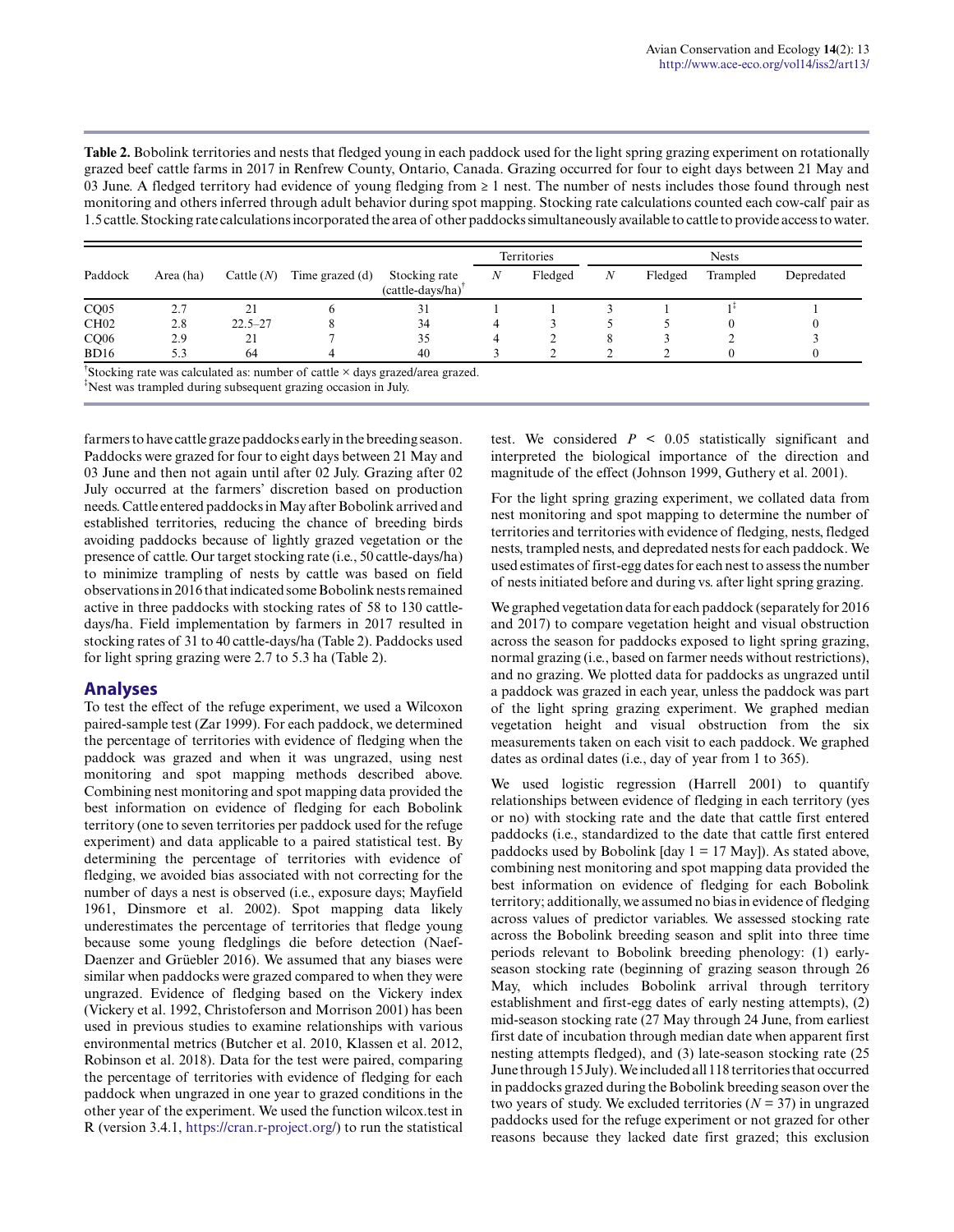enabled relative model comparisons using the Akaike Information Criterion (AIC; Akaike 1974, Burnham and Anderson 2002) with one dataset. We ran eight logistic regression models. We ran five models based on our hypothesized relationships between probability of fledging in a territory and predictor variables: (1) stocking rate (across the breeding season), (2) early-season stocking rate, (3) mid-season stocking rate, (4) late-season stocking rate, and (5) date first grazed. We included three additional models: (1) year (because the probability of a territory fledging might vary between years and rainfall was 2.7 times higher in 2017 than 2016), (2) farm (because fledging, edaphic features, and landscapes may vary among farms), and (3) an intercept-only model (assuming a constant probability of a territory fledging young). Stocking rate and date that cattle first entered paddocks were negatively correlated, based on a Spearman rank correlation test ( $\rho = -0.52$ ,  $S = 414,990$ ,  $P \le 0.001$ ); on average, stocking rate decreased as date that cattle first entered paddocks increased. We did not run a model containing both stocking rate and date that cattle first entered paddocks to avoid problems associated with including correlated predictor variables in a single logistic regression model (Graham 2003, Zuur et al. 2010). We evaluated relative support for models based on AIC and considered models with Δ AIC < 7 to have some support (Burnham et al. 2011). We further assessed the best-supported model because there was minimal model uncertainty and we were interested in potential management implications (Guthery 2008, Symonds and Moussalli 2011, Fieberg and Johnson 2015). To evaluate the capability of the best-supported model to predict fledging from territories, we used a receiver operating characteristic (ROC) and calculated area under the ROC curve (AUC; Boyce et al. 2002, Sing et al. 2005). We made predictions of statistical relationships based on the best-supported model because the model had some explanatory power for ecological relationships, i.e., AUC ~0.7 (0.5 = no predictive power,  $1.0 =$ perfect predictive power) and the model was supported better than the intercept-only model. We used the function glm to run logistic regression models in R.

# **RESULTS**

We first detected Bobolink on farms in the study area on 10 May in 2016 and 09 May in 2017. The number of Bobolink territories per farm ranged from 10 to 17 in 2016 and 9 to 17 in 2017, based on spot mapping. The earliest estimated first-egg date was 23 May in both years (Fig. 1A,B). Some Bobolink initiated nests later in the season; the latest first-egg date was 25 June in 2016 and 28 June in 2017, likely following earlier failed nesting attempts. The earliest date when young fledged from nests was 19 June in 2016 and 18 June in 2017 (Fig. 1C). The latest nests fledged on 27 June in 2016 and 22 July in 2017. Although we observed nesting activity in July 2016, none of those nests fledged young.

In 2016,  $37\frac{1}{10}$  ( $N = 83$ ) of Bobolink territories across all paddocks had evidence of fledging young compared to  $40\%$  ( $N = 72$ ) in 2017. Of the nests we monitored,  $48\%$  ( $N = 31$ ) fledged young in 2016 and  $48\%$  ( $N = 65$ ) fledged in 2017. Thirteen percent of nests were trampled by cattle in 2016, compared to 28% in 2017. Of the trampled nests,  $77\%$  ( $N = 22$ ) were in paddocks that had a midseason stocking rate ≥ 50 cattle-days/ha.

**Fig. 1.** Histograms showing the frequency of first-egg dates for Bobolink nests in 2016 (A) and 2017 (B) and fledge dates for 2017 (C) on six rotationally grazed beef cattle farms in Renfrew County, Ontario, Canada. We had insufficient data on ageing of nestlings to estimate fledge dates for nests in 2016. We graphed dates as ordinal dates (i.e., day of year from 1 to 365); ordinal day  $140 = 20$  May.



# **Refuge paddock experiment**

In the eight paddocks used for the refuge experiment, we monitored 28 Bobolink territories when paddocks were ungrazed compared to 25 territories when paddocks were grazed. In the year when paddocks were ungrazed, 54% (*N* = 28) of Bobolink territories had evidence of fledging; when these same paddocks were grazed in the other year,  $16\%$  ( $N = 25$ ) of territories had evidence of fledging ( $V = 33$ ,  $P = 0.041$ ; Table 1).

#### **Light spring grazing experiment**

We monitored 12 Bobolink territories and had evidence of 18 nests in the four paddocks used for the light spring grazing experiment. Young fledged from all four paddocks (Table 2). Sixty-seven percent of territories ( $N = 12$ ) had evidence of  $\ge 1$ nest fledging, and 61% of nests ( $N = 18$ ) had evidence of fledging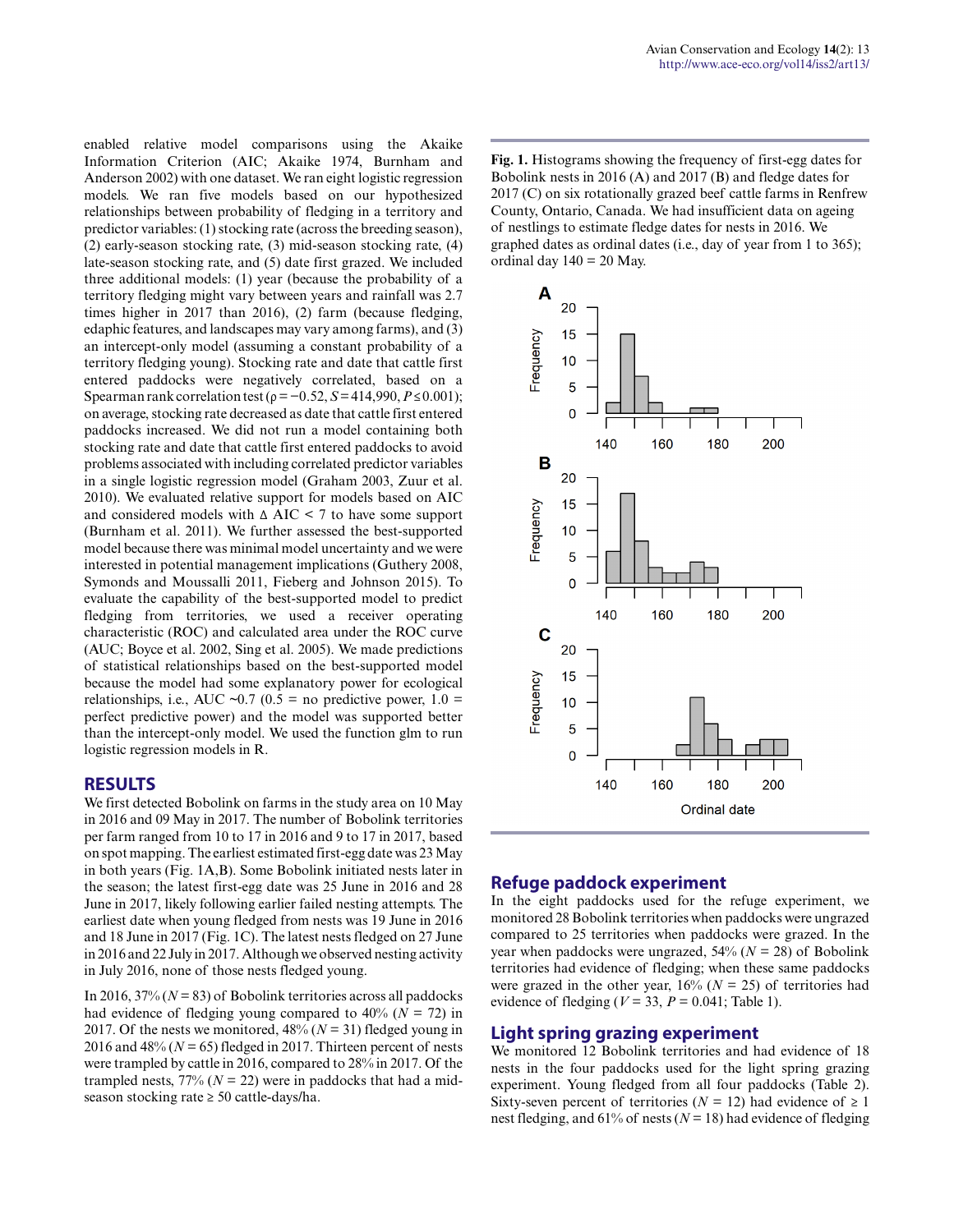young (Table 2). Three nests were likely trampled by cattle, two during light spring grazing and one during a subsequent grazing occasion in July. Bobolink began laying eggs in nine nests before or during light spring grazing, compared to nine nests after grazing occurred.

# **Vegetation**

As the breeding season progressed, the median vegetation height was greater in some ungrazed paddocks than in grazed paddocks, but there was overlap in median height between ungrazed and grazed paddocks (Fig. 2A,B). In 2016, median vegetation height in ungrazed paddocks was 0.21 m in May and 0.56 m in June, whereas median vegetation height in grazed paddocks was 0.16 m in May and 0.34 m in June. Median vegetation height in paddocks used for the light spring grazing experiment in 2017 was in the height range where ungrazed and grazed paddocks overlapped (Fig. 2B). In 2017, median vegetation height in May and June was 0.37 and 0.80 m in ungrazed paddocks, 0.20 and 0.47 m in grazed paddocks, and 0.33 and 0.66 m in paddocks used for light spring grazing, respectively. Median visual obstruction was higher in some ungrazed paddocks compared to grazed paddocks across the breeding season, but there was overlap (Fig. 3A,B). Median visual obstruction in paddocks used for the light spring grazing experiment was in the range of overlap between ungrazed and grazed paddocks across the breeding season (Fig. 3B).

# **Effect of cattle on fledging**

Thirty-seven percent of Bobolink territories  $(N = 118)$  in paddocks that were grazed had evidence of fledged young. The best-supported logistic regression model for predicting probability of young fledging from territories in grazed paddocks contained mid-season stocking rate (Table 3). Other models, including models that contained stocking rate across the entire breeding season, date that cattle first grazed paddocks, year, and farm were not competitive. The model that contained mid-season stocking rate was supported better than the intercept-only model and had moderate predictive ability to classify correctly a territory as having fledged young based on mid-season stocking rate (AUC = 0.69). Predictions from the best-supported model indicated that the mean probability of young fledging from a territory decreased across the increasing range of mid-season stocking rates from a 0.53 probability of fledging (95% CI: 0.41, 0.65) when stocking rate was 0 cattle-days/ha to a 0.04 probability of fledging (CI: 0.00, 0.18) when stocking rate was 174 cattle-days/ha (Fig. 4). The proportion of territories ( $N = 37$ ) that fledged young from all paddocks that were ungrazed (and thus not included in the logistic regression analysis) was 0.43, which was within the 95% confidence interval predicted for probability of fledging young when mid-season stocking rate was low (Fig. 4). Additionally, territories rarely fledged young when mid-season stocking rates were high; for example,  $6\%$  ( $N = 17$ ) of territories fledged young from paddocks with a mid-season stocking rate > 100 cattle-days/ ha.

# **DISCUSSION**

Our experiments in pastures rotationally grazed by beef cattle identified two grazing strategies that benefitted nesting Bobolink. More than one-half of Bobolink territories fledged young in paddocks that were left ungrazed during the Bobolink breeding

**Fig. 2.** Median vegetation height in paddocks on six rotationally grazed beef cattle farms in Renfrew County, Ontario, Canada. We visited each paddock on up to four dates across the breeding season, resulting in 149 visits to 48 paddocks in 2016 (A) and 172 visits to 47 paddocks in 2017 (B). We graphed dates as ordinal dates (i.e., day of year from 1 to 365); ordinal day  $130 = 10$  May. We plotted data for paddocks as ungrazed until a paddock was grazed in each year, unless the paddock was part of the light spring grazing experiment.



season for the refuge experiment or were grazed lightly during late May to early June and then not grazed again until July for the light spring grazing experiment. Additionally, our study demonstrated that the probability of young fledging in a territory was negatively associated with mid-season stocking rate (i.e., when most nests were active). To our knowledge, these are the first tests of grazing strategies to support nesting Bobolink in rotationally grazed pastures. Additional research is needed to improve our understanding of the impact of cattle on nesting Bobolink in pastures and to test additional land management practices intended to benefit Bobolink.

Paddocks left ungrazed for the refuge experiment provided nesting areas where Bobolink frequently fledged young. We found evidence of fledging in 54% of territories when the refuge experiment paddocks were ungrazed, which is roughly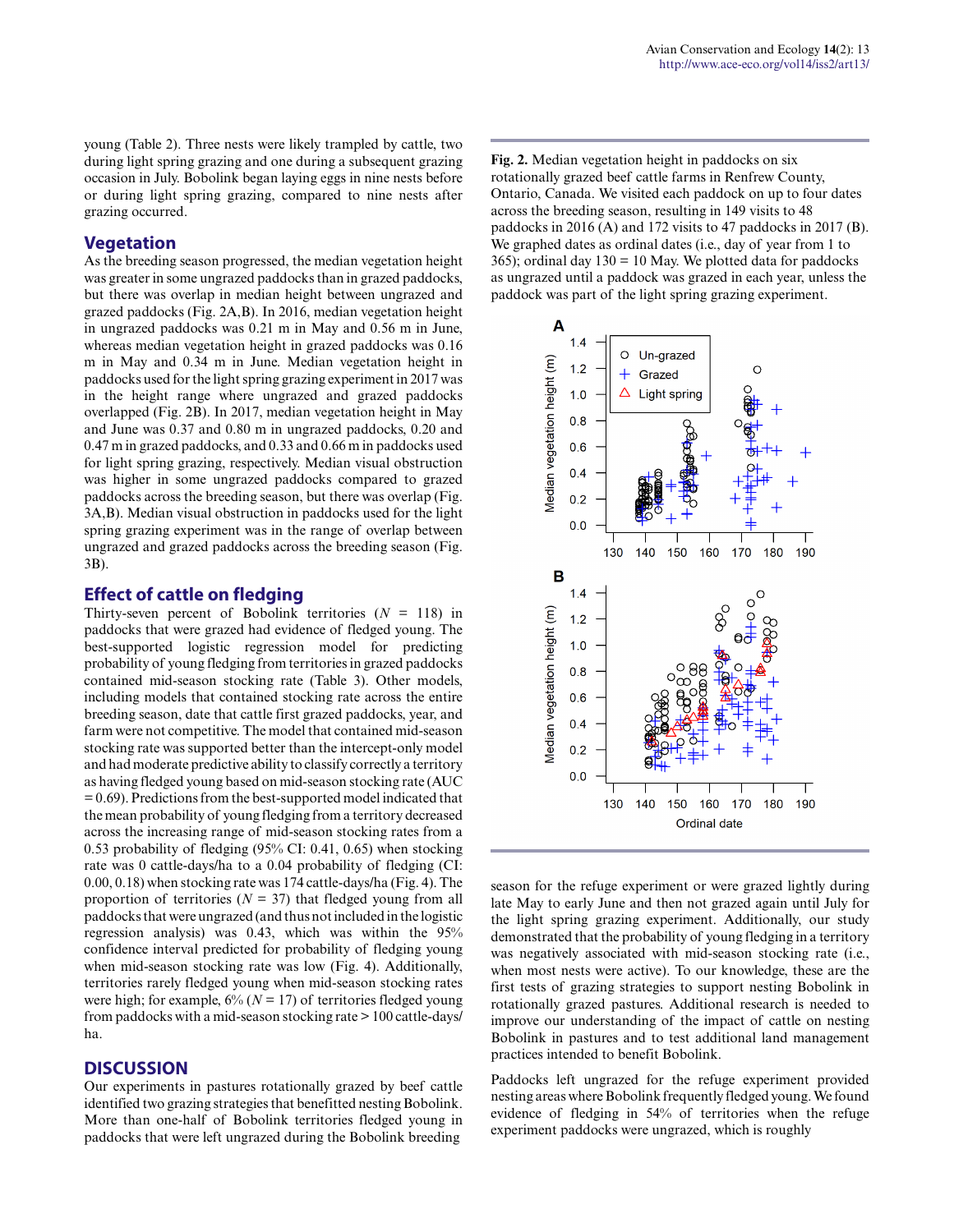**Table 3.** Evaluation of logistic regression models for predicting the probability of young fledging from Bobolink territories in rotationally grazed paddocks on six beef cattle farms in Renfrew County, Ontario, Canada. *N* = 118 territories.

| Model                      | $K^{\dagger}$  | $\triangle$ AIC <sup>1</sup> | AIC<br>weight | $-2 \log -$<br>likelihood |
|----------------------------|----------------|------------------------------|---------------|---------------------------|
| Mid-season stocking rate   | 2              | $\Omega$                     | 0.99          | $-70.26$                  |
| Stocking rate              | 2              | 11.12                        | $\theta$      | $-75.82$                  |
| Late-season stocking rate  | $\mathfrak{D}$ | 11.58                        | $\Omega$      | $-76.04$                  |
| Intercept only             |                | 13.36                        | 0             | $-77.94$                  |
| Date first grazed          | 2              | 15.22                        | 0             | $-77.87$                  |
| Year                       | $\mathfrak{D}$ | 15.32                        | 0             | $-77.92$                  |
| Early-season stocking rate | $\mathfrak{D}$ | 15.35                        | 0             | $-77.93$                  |
| Farm                       | 6              | 17.29                        |               | $-74.90$                  |

†Number of parameters in the model.

<sup>‡</sup>Difference in Akaike Information Criterion values compared to the bestsupported model. AIC = 144.51 for the best-supported model.

**Fig. 3.** Median visual obstruction (a combination of vegetation height and density) in paddocks on six rotationally grazed beef cattle farms in Renfrew County, Ontario, Canada. We visited each paddock on up to four dates across the breeding season, resulting in 149 visits to 48 paddocks in 2016 (A) and 172 visits to 47 paddocks in 2017 (B). Visual obstruction was measured as the decimeter of the Robel pole nearest the ground that was visible (i.e., not obstructed by vegetation) from a 3-m distance and 1-m height. We graphed dates as ordinal dates (i.e., day of year from 1 to 365); ordinal day  $130 = 10$  May. Data points were jittered minimally on the x- and y-axes to make them easily visible. We plotted data for paddocks as ungrazed until a paddock was grazed in each year, unless the paddock was part of the light spring grazing experiment.



**Fig. 4.** Predicted mean and 95% confidence interval for probability of Bobolink fledging young from a territory in a grazed paddock based on the best-supported logistic regression model. The model contained an intercept and mid-season stocking rate (calculated as: number of cattle × days grazed/ area grazed) while most nests were active (i.e., 27 May through 24 June). For plotted territory data,  $0 =$  no evidence of fledging and 1 = evidence of fledging for each territory ( $N = 118$ ), based on spot mapping and nest monitoring data.



comparable to the percentage of fledging from nests previously reported in fields undisturbed by agricultural activity. For example, previous research in the study area in 2012 and 2013 found that  $56\%$  ( $N = 25$ ) of nests fledged in ungrazed paddocks and  $76\%$  ( $N = 38$ ) fledged in uncut hay fields (MacDonald 2014). A study in Vermont found that 64% of nests in uncut hay fields fledged young (Perlut et al. 2006). Additionally, we found that more than three times as many territories fledged young when paddocks were ungrazed compared to when the same paddocks were grazed in a different year in the refuge experiment. Our results indicate that Bobolink nest mortality associated with grazing (i.e., primarily trampling and secondarily reduced vegetation cover at nests) can be additive rather than compensatory with other reasons for nest failure (primarily nest predation; Burnham and Anderson 1984). If nest mortality caused by cattle was compensatory with other reasons for nest failure, then on average we would expect a similar frequency of nest mortality in paddocks with and without grazing. Such a scenario could occur if frequency of nest predation were higher than normal. Typically, approximately one-half of songbird nests fail to fledge young for various reasons, primarily nest predation (Nice 1957, Ricklefs 1969, Martin 1993).

Similar to paddocks that were ungrazed for the refuge experiment, 67% of Bobolink territories fledged young in paddocks that were grazed lightly in the spring (i.e., late May to early June) and then not grazed again until July in the light spring grazing experiment. The proportion of territories that fledged young was similar to previous results for undisturbed agricultural fields, as noted above. The proportion of territories that fledged young in these paddocks was higher than the 43% of territories that fledged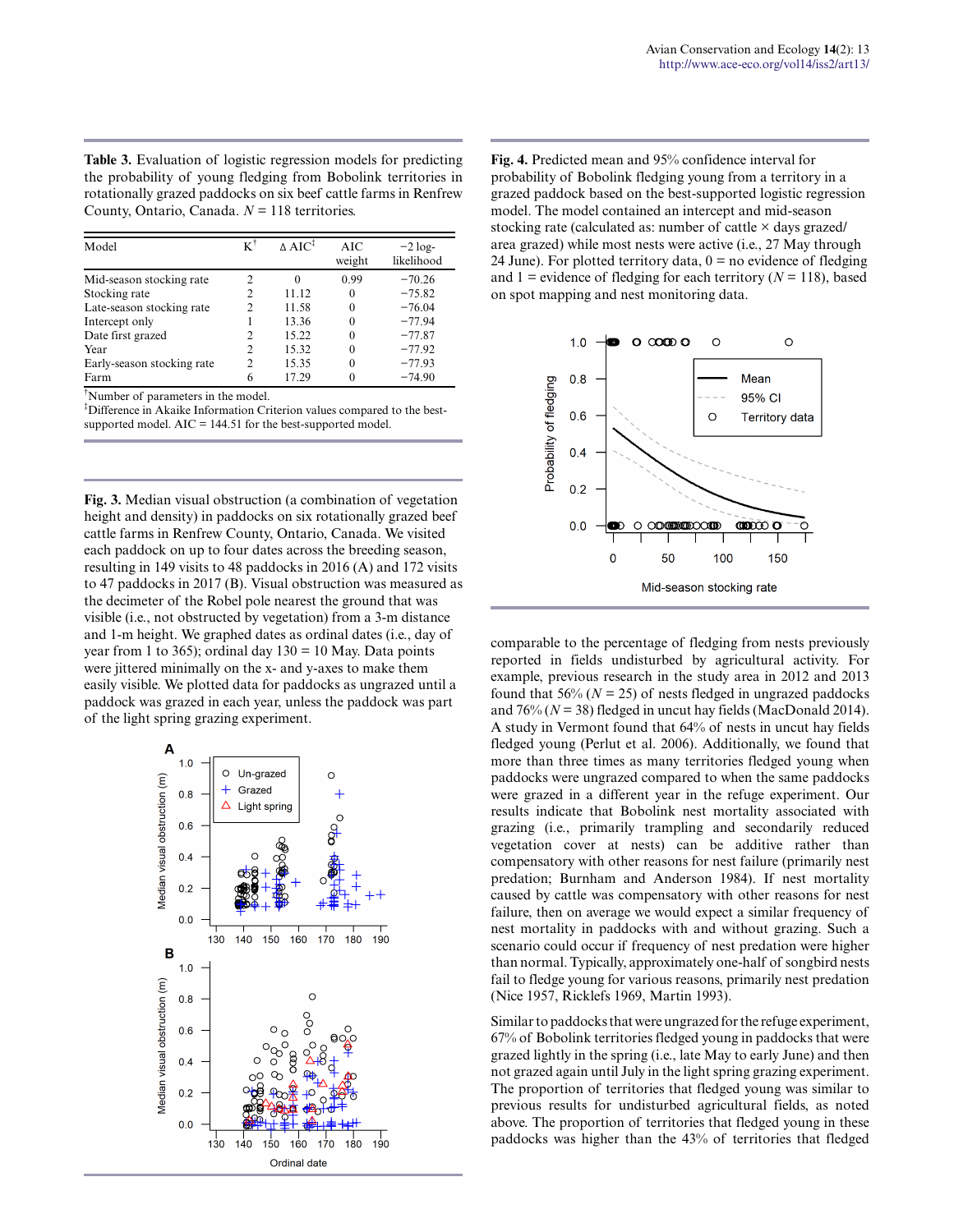young from all ungrazed paddocks in our study, suggesting that the light spring grazing in our experiment (i.e., with stocking rates between 31 and 40 cattle-days/ha) introduced little or no additivenest mortality from trampling or removal of vegetation by cattle. Effects on vegetation by cattle in light spring grazing paddocks resulted in vegetation height and visual obstruction similar to the lower range of ungrazed paddocks and upper range of grazed paddocks. Interestingly, previous research in the study area in 2012 and 2013 found that Bobolink did not build nests in June or fledge young in 17 paddocks that were grazed before 02 June and then not again until after 01 July (MacDonald and Nol 2017). We suspect that the timing of grazing and low stocking rates in our light spring grazing experiment account for the different response of Bobolink to grazing compared to MacDonald and Nol's (2017) study. Initiating grazing in late May, after territories are established, may reduce the likelihood of abandonment because individuals are invested in territories and early nesting attempts. Additionally, a low stocking rate may retain enough vegetation for birds to continue nesting and renest if a nest is trampled, which is more likely following an early nest failure compared to a failure later in the season.

We were unable to find previous manipulative experiments in the literature that tested rotational grazing strategies to benefit nesting Bobolink. However, previous mensurative experiments reported fledging success in pastures. In rotationally grazed pastures, Perlut et al. (2006) found that the observed percentage of Bobolink nests fledging was 34% (21% for model-based estimates), which was similar to the 37% of territories with evidence of fledging across all grazed paddocks in our study. For a suite of ground-nesting songbird species, Temple et al. (1999) estimated that the frequency of young fledging from nests was lower in rotationally grazed pasture (~10 to 15% of nests) compared to ungrazed and continuously grazed pasture because of trampling and desertion of nests after grazing. Nest desertion following grazing of vegetation around nests, as observed by Temple et al. (1999), suggests that light grazing that retains vegetation cover around nests may enable birds to continue nesting, as we noted above for our light spring grazing experiment.

The probability of Bobolink fledging in a territory decreased with increasing mid-season stocking rate. The probability of young fledging in a territory was 0.53 (95% CI: 0.41, 0.65) from paddocks with a mid-season stocking rate of 0 cattle-days/ha, which was comparable to the 43% of territories that fledged young from all ungrazed paddocks and to previous studies of fields undisturbed by agricultural activity, as noted above. However, our results predicted that the probability of fledging in a territory decreased to as low as 0.04 when mid-season stocking rate was high (maximum = 174 cattle-days/ha). Additionally, 77% of nests that were trampled in our study occurred in paddocks that had a midseason stocking rate  $\geq 50$  cattle-days/ha. In addition to the effect of trampling on nests, adult Bobolink dispersed from paddocks that were heavily grazed, except in rare cases when a nest was not trampled. Perlut et al. (2006) found that 65% of Bobolink nest failures in rotationally grazed pasture in Vermont were caused by cattle. The authors described grazing management in their study as 1 to 1.5 cattle per 0.4 ha, with animals rotating among paddocks every 7 to 14 days (Perlut et al. 2006). In contrast, Bleho et al. (2014) found that cattle accounted for 2.8% of nest failures for

duck, shorebird, and songbird nests from 18 studies in rotationally and continuously grazed areas across Canada (although mostly in western Canada). They found that nest destruction by cattle was associated with stocking rate, but nest survival was not (Bleho et al. 2014). However, Bleho et al. (2014) reported a high percentage of nest failure because of cattle for one small study on ducks in eastern Canada, noting that high stocking rates in the St. Lawrence Lowlands, where our study area is located, may make nests particularly susceptible to mortality from cattle grazing. In eastern North America, available empirical evidence suggests that stocking rates can be high enough to result in additive nest mortality, based on our results and previous studies (Perlut et al. 2006, MacDonald and Nol 2017).

Although Bobolink fledged young from 54% of territories in paddocks used for the refuge experiment and 67% of territories in the light spring grazing experiment, the potential impact of these management practices across broader spatial scales on the Bobolink population is unknown. For example, ungrazed paddocks used for the refuge experiment ranged from 1.8 to 7.4 ha and contained one to six Bobolink territories. These paddocks comprised a small to moderate percentage of the area (4 to 21%) of pasture on each farm. Interestingly, the ungrazed paddocks used for the refuge experiment contained 8 to 43% of the Bobolink territories in pastures on each farm in our study, underscoring the importance of strategic selection of paddocks for Bobolink conservation actions. Although implementing these management practices widely on cattle farms might contribute to Bobolink conservation, the potential impact may be limited if the majority of grazed pasture does not provide conditions suitable for Bobolink to fledge young and becomes an ecological trap (Schlaepfer et al. 2002). For example, in 2017 on one of the farms in our study, Bobolink fledged young from the ungrazed and light spring grazing paddocks only; no nests survived in the other paddocks on this farm. Future tests of light spring grazing regimes would be beneficial because our sample size was small (i.e., 12 territories in four paddocks) and occurred in one year only. Additionally, it would be interesting for future experiments to explore the effects of light grazing at various stocking rates and dates during the breeding season on nesting Bobolink and forage production. Identifying stocking rates that are compatible with Bobolink fledging young would facilitate conservation guidelines that enable some use of paddocks for agricultural production and thus reduce the amount of forage foregone compared to leaving a paddock ungrazed throughout the Bobolink breeding season. The efficacy of grazing management practices to support Bobolink conservation and the related economic impacts of deferred grazing (Adams et al. 2010) and incentive payments (Ferraro and Kiss 2002, Polasky et al. 2014) should be examined.

# **CONCLUSION**

Our results demonstrate that paddocks rotationally grazed by beef cattle can provide nesting habitat for Bobolink, enabling young to fledge where conditions are favorable. Favorable conditions include keeping paddocks ungrazed until 15 July or grazing paddocks lightly after territories are established. When initiating conservation practices, land managers should first identify paddocks used for nesting by Bobolink. Potential paddocks could be inferred from information in the literature about where the species nests (Renfrew et al. 2015), but field observations to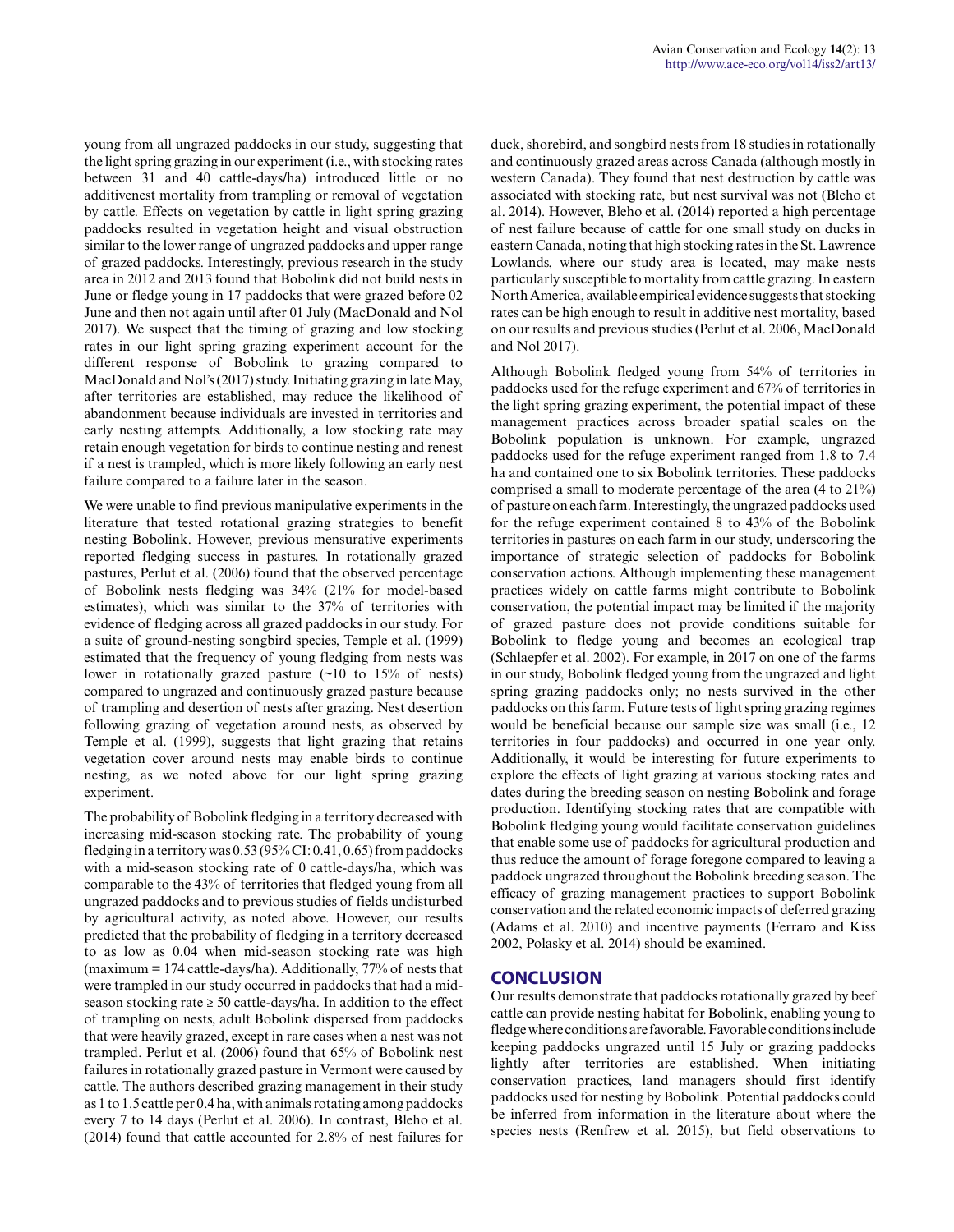confirm Bobolink presence are likely to provide more useful information. Managers should target paddocks with multiple Bobolink territories to provide nesting habitat efficiently for as many Bobolink as possible. In our study area in the Ottawa Valley, we found that keeping paddocks ungrazed until 15 July eliminated potential nest mortality from grazing for nearly the entire Bobolink breeding season; few nests were active after 15 July. The ungrazed 1.8- to 7.4-ha paddocks in our refuge experiment provided nesting habitat for one to six territories per paddock, about one-half of which fledged young. Additionally, light grazing of paddocks (stocking rate of 31 to 40 cattle-days/ha [e.g., 15 cattle for 5 days in a 2-ha paddock]) during the last week of May might enable cattle use that minimizes effects on nesting Bobolink. The applicability of these two management practices across years and conditions in pastures is uncertain, particularly for light spring grazing. We hypothesize that the effects of light spring grazing on Bobolink primarily depend on: (1) ensuring that grazing begins after territories are established, and (2) the response of the vegetation to grazing, which may vary depending on soil characteristics, vegetation species composition, and precipitation (Pakeman 2004, Heitschmidt et al. 2005, Briske et al. 2008).

Identifying the environmental conditions conducive to Bobolink fledging young is challenging in complex agricultural landscapes. Considering that approximately one-half of Bobolink nests fail to fledge young in undisturbed fields, the moderate predictive capability of mid-season stocking rate is promising for identifying grazing practices that are likely compatible with Bobolink nesting. The mechanistic relationship between fledging in Bobolink territories and cattle stocking rate is not particularly well understood. However, our results indicate that young can fledge from territories in lightly grazed paddocks in rotationally grazed pastures. Future research could: (1) replicate our approach in other parts of the Bobolink breeding range and consider effects on other grassland birds, (2) test light grazing at different times of the breeding season, and (3) adapt our approach for other grazing systems. Additional research into the relative importance of stocking rate compared to other factors associated with nest failure will likely lead to beneficial management guidelines. Although we focused on nesting, beneficial management for Bobolink on breeding grounds should include additional life stages (e.g., the needs of flightless young after they leave the nest; Renfrew et al. 2015).

*Responses to this article can be read online at:* <http://www.ace-eco.org/issues/responses.php/1420>

#### **Acknowledgments:**

*We thank the farmers for generously allowing us to study Bobolink on their land. We are grateful for assistance in the field from M. Bateman, S. Bradley, N. Conroy, A. Disher, T. Doyle, J. Fortier, M. Fromberger, and J. Horvat. K. Robbins assisted with study design, and N. MacDonald provided indispensable background information. Funding was provided by: the Government of Canada through the Species at Risk Partnerships on Agricultural Lands initiative; the Government of Ontario, Species at Risk Stewardship Fund; Echo Foundation; Colleges and Institutes Canada, Clean Tech Internship*

*program; and individual donors. Additional support was provided by Trent University. We thank C. Schmalz and A. Dubé-Goss from the Ontario Soil and Crop Improvement Association for the opportunity to undertake this work and for assistance throughout. Thoughtful comments by two anonymous reviewers improved this manuscript. The views expressed herein are those of the authors, not the funders or other entities.*

#### **LITERATURE CITED**

Adams, V. M., R. L. Pressey, and R. Naidoo. 2010. Opportunity costs: Who really pays for conservation? *Biological Conservation* 143(2):439-448.<https://doi.org/10.1016/j.biocon.2009.11.011>

Agriculture and Agri-Food Canada (AAFC). 2018. *Cattle inventory by farm type - Ontario.* AAFC, Ottawa, Canada. [online] URL: [http://www.agr.gc.ca/eng/industry-markets-and-trade/market](http://www.agr.gc.ca/eng/industry-markets-and-trade/market-information-by-sector/red-meat-and-livestock/red-meat-and-livestock-market-information/inventories/cattle-inventory-by-farm-type-ontario/?id=1415860000081)[information-by-sector/red-meat-and-livestock/red-meat-and-livestock](http://www.agr.gc.ca/eng/industry-markets-and-trade/market-information-by-sector/red-meat-and-livestock/red-meat-and-livestock-market-information/inventories/cattle-inventory-by-farm-type-ontario/?id=1415860000081)[market-information/inventories/cattle-inventory-by-farm-type-ontario/?](http://www.agr.gc.ca/eng/industry-markets-and-trade/market-information-by-sector/red-meat-and-livestock/red-meat-and-livestock-market-information/inventories/cattle-inventory-by-farm-type-ontario/?id=1415860000081) [id=1415860000081](http://www.agr.gc.ca/eng/industry-markets-and-trade/market-information-by-sector/red-meat-and-livestock/red-meat-and-livestock-market-information/inventories/cattle-inventory-by-farm-type-ontario/?id=1415860000081) 

Akaike, H. 1974. A new look at the statistical model identification. *IEEE Transactions on Automatic Control* 19(6):716-723. [https://](https://doi.org/10.1109/TAC.1974.1100705) [doi.org/10.1109/TAC.1974.1100705](https://doi.org/10.1109/TAC.1974.1100705) 

BirdLife International. 2016. *Dolichonyx oryzivorus.InThe IUCN Red List of threatened species 2016: e.T22724367A94863313.* Birdlife International, Cambridge, UK. [online] URL: [http://dx.](http://dx.doi.org/10.2305/IUCN.UK.2016-3.RLTS.T22724367A94863313.en) [doi.org/10.2305/IUCN.UK.2016-3.RLTS.T22724367A94863313.](http://dx.doi.org/10.2305/IUCN.UK.2016-3.RLTS.T22724367A94863313.en) [en](http://dx.doi.org/10.2305/IUCN.UK.2016-3.RLTS.T22724367A94863313.en) 

Bleho, B. I., N. Koper, and C. S. Machtans. 2014. Direct effects of cattle on grassland birds in Canada. *Conservation Biology* 28 (3):724-734. <https://doi.org/10.1111/cobi.12259>

Bollinger, E. K., P. B. Bollinger, and T. A. Gavin. 1990. Effects of hay-cropping on eastern populations of the Bobolink. *Wildlife Society Bulletin* 18(2):142-150. [online] URL: [https://www.jstor.](https://www.jstor.org/stable/3782128) [org/stable/3782128](https://www.jstor.org/stable/3782128)

Bollinger, E. K., and T. A. Gavin. 2004. Responses of nesting bobolinks (*Dolichonyx oryzivorus*) to habitat edges. *Auk* 121 (3):767-776. <https://doi.org/10.2307/4090313>

Boyce, M. S., P. R. Vernier, S. E. Nielsen, and F. K. A. Schmiegelow. 2002. Evaluating resource selection functions. *Ecological Modelling* 157(2-3):281-300. [https://doi.org/10.1016/](https://doi.org/10.1016/S0304-3800(02)00200-4) [S0304-3800\(02\)00200-4](https://doi.org/10.1016/S0304-3800(02)00200-4) 

Briske, D. D., J. D. Derner, J. R. Brown, S. D. Fuhlendorf, W. R. Teague, K. M. Havstad, R. L. Gillen, A. J. Ash, and W. D. Willms. 2008. Rotational grazing on rangelands: reconciliation of perception and experimental evidence. *Rangeland Ecology & Management* 61(1):3-17.<https://doi.org/10.2111/06-159R.1>

Brown, L. J., and J. J. Nocera. 2017. Conservation of breeding grassland birds requires local management strategies when hay maturation and nutritional quality differ among regions. *Agriculture, Ecosystems & Environment* 237:242-249. [https://doi.](https://doi.org/10.1016/j.agee.2016.11.004) [org/10.1016/j.agee.2016.11.004](https://doi.org/10.1016/j.agee.2016.11.004)

Burnham, K. P., and D. R. Anderson. 1984. Tests of compensatory vs. additive hypotheses of mortality in mallards. *Ecology* 65(1):105-112.<https://doi.org/10.2307/1939463>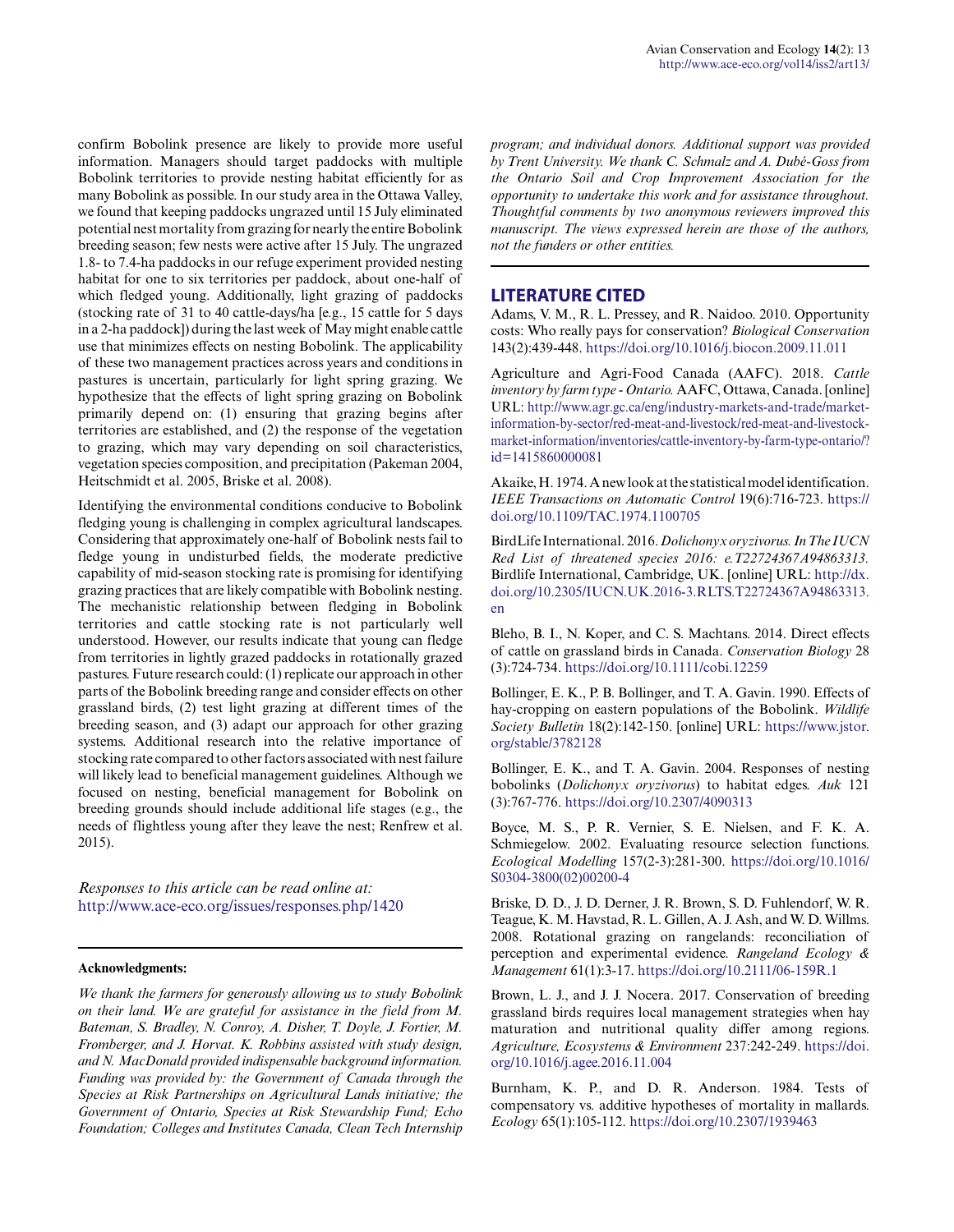Burnham, K. P., and D. R. Anderson. 2002. *Model selection and multimodel inference: a practical information-theoretic approach.* Springer, New York, New York, USA. [https://doi.org/10.1007/](https://doi.org/10.1007/b97636) [b97636](https://doi.org/10.1007/b97636)

Burnham, K. P., D. R. Anderson, and K. P. Huyvaert. 2011. AIC model selection and multimodel inference in behavioral ecology: some background, observations, and comparisons. *Behavioral Ecology and Sociobiology* 65(1):23-35. [https://doi.org/10.1007/](https://doi.org/10.1007/s00265-010-1029-6) [s00265-010-1029-6](https://doi.org/10.1007/s00265-010-1029-6) 

Butcher, J. A., M. L. Morrison, D. Ransom, R. D. Slack, and R. N. Wilkins. 2010. Evidence of a minimum patch size threshold of reproductive success in an endangered songbird. *Journal of Wildlife Management* 74(1):133-139. <https://doi.org/10.2193/2008-533>

Chapman, L. J., and D. F. Putnam. 2007. *Physiography of southern Ontario.* Miscellaneous release - data 228. Ontario Geological Survey, Ottawa, Canada. [online] URL: [http://www.geologyontario.](http://www.geologyontario.mndm.gov.on.ca/mndmaccess/mndm_dir.asp?type=pub&id=MRD228) [mndm.gov.on.ca/mndmaccess/mndm\\_dir.asp?type=pub&id=MRD228](http://www.geologyontario.mndm.gov.on.ca/mndmaccess/mndm_dir.asp?type=pub&id=MRD228)

Christoferson, L. L., and M. L. Morrison. 2001. Integrating methods to determine breeding and nesting status of 3 western songbirds. *Wildlife Society Bulletin* 29(2):688-696. [online] URL: <https://www.jstor.org/stable/3784196>

Committee on the Status of Endangered Wildlife in Canada (COSEWIC). 2010. *COSEWIC assessment and status report on the Bobolink,* Dolichonyx oryzivorus, *in Canada.* Environment Canada, Ottawa, Canada. [online] URL: [http://publications.gc.](http://publications.gc.ca/site/eng/371640/publication.html) [ca/site/eng/371640/publication.html](http://publications.gc.ca/site/eng/371640/publication.html)

Dinsmore, S. J., G. C. White, and F. L. Knopf. 2002. Advanced techniques for modeling avian nest survival. *Ecology* 83 (12):3476-3488. [https://doi.org/10.1890/0012-9658\(2002\)083\[3476:](https://doi.org/10.1890/0012-9658(2002)083[3476:ATFMAN]2.0.CO;2) [ATFMAN\]2.0.CO;2](https://doi.org/10.1890/0012-9658(2002)083[3476:ATFMAN]2.0.CO;2)

Environment and Climate Change Canada (ECCC). 2018*a. Canadian climate normals 1981–2010 station data.* Ministry of Environment and Natural Resources, Ottawa, Canada. [online] URL: [http://climate.weather.gc.ca/climate\\_normals/results\\_1981\\_2010\\_e.](http://climate.weather.gc.ca/climate_normals/results_1981_2010_e.html?searchType=stnName&txtStationName=Ottawa&searchMethod=contains&txtCentralLatMin=0&txtCentralLatSec=0&txtCentralLongMin=0&txtCentralLongSec=0&stnID=4333&dispBack=0) [html?searchType=stnName&txtStationName=Ottawa&searchMethod](http://climate.weather.gc.ca/climate_normals/results_1981_2010_e.html?searchType=stnName&txtStationName=Ottawa&searchMethod=contains&txtCentralLatMin=0&txtCentralLatSec=0&txtCentralLongMin=0&txtCentralLongSec=0&stnID=4333&dispBack=0) [=contains&txtCentralLatMin=0&txtCentralLatSec=0&txtCen](http://climate.weather.gc.ca/climate_normals/results_1981_2010_e.html?searchType=stnName&txtStationName=Ottawa&searchMethod=contains&txtCentralLatMin=0&txtCentralLatSec=0&txtCentralLongMin=0&txtCentralLongSec=0&stnID=4333&dispBack=0)[tralLongMin=0&txtCentralLongSec=0&stnID=4333&dispBack=0](http://climate.weather.gc.ca/climate_normals/results_1981_2010_e.html?searchType=stnName&txtStationName=Ottawa&searchMethod=contains&txtCentralLatMin=0&txtCentralLatSec=0&txtCentralLongMin=0&txtCentralLongSec=0&stnID=4333&dispBack=0) 

Environment and Climate Change Canada (ECCC). 2018*b. Historical data.* Ministry of Environment and Natural Resources, Ottawa, Canada. [online] URL: [http://climate.weather.gc.ca/](http://climate.weather.gc.ca/historical_data/search_historic_data_e.html) [historical\\_data/search\\_historic\\_data\\_e.html](http://climate.weather.gc.ca/historical_data/search_historic_data_e.html)

Ethier, D. M., and T. D. Nudds. 2017. Complexity of factors affecting Bobolink population dynamics communicated with directed acyclic graphs. *Journal of Wildlife Management* 41 (1):4-16.<https://doi.org/10.1002/wsb.739>

Ferraro, P. J., and A. Kiss. 2002. Direct payments to conserve biodiversity. *Science* 298:1718-1719. [https://doi.org/10.1126/](https://doi.org/10.1126/science.1078104) [science.1078104](https://doi.org/10.1126/science.1078104)

Fieberg, J., and D. H. Johnson. 2015. MMI: multimodel inference or models with management implications? *Journal of Wildlife Management* 79(5):708-718. <https://doi.org/10.1002/jwmg.894>

Government of Canada. 2017. *Species at risk public registry.* Government of Canada, Ottawa, Canada. [online] URL: [https://](https://wildlife-species.canada.ca/species-risk-registry/sar/index/default_e.cfm) [wildlife-species.canada.ca/species-risk-registry/sar/index/default\\_e.](https://wildlife-species.canada.ca/species-risk-registry/sar/index/default_e.cfm) [cfm](https://wildlife-species.canada.ca/species-risk-registry/sar/index/default_e.cfm)

Graham, M. H. 2003. Confronting multicollinearity in ecological multiple regression. *Ecology* 84(11):2809-2815. [https://doi.](https://doi.org/10.1890/02-3114) [org/10.1890/02-3114](https://doi.org/10.1890/02-3114)

Guthery, F. S. 2008. Statistical ritual versus knowledge accrual in wildlife science. *Journal of Wildlife Management* 72(8):1872-1875. <https://doi.org/10.2193/2008-179>

Guthery, F. S., and R. L. Bingham. 1996. A theoretical basis for study and management of trampling by cattle. *Journal of Range Management* 49(3):264-269. <https://doi.org/10.2307/4002889>

Guthery, F. S., J. J. Lusk, and M. J. Peterson. 2001. The fall of the null hypothesis: liabilities and opportunities. *Journal of Wildlife Management* 65(3):379-384. <https://doi.org/10.2307/3803089>

Harrell, F. E. Jr. 2001. *Regression modeling strategies: with applications to linear models, logistic regression, and survival analysis.* Springer, New York, New York, USA. [http://dx.doi.](http://dx.doi.org/10.1007/978-1-4757-3462-1) [org/10.1007/978-1-4757-3462-1](http://dx.doi.org/10.1007/978-1-4757-3462-1) 

Heitschmidt, R. K., K. D. Klement, and M. R. Haferkamp. 2005. Interactive effects of drought and grazing on northern Great Plains rangelands. *Rangeland Ecology and Management* 58 (1):11-19. [https://doi.org/10.2111/1551-5028\(2005\)58<11:IEODAG>2.0.](https://doi.org/10.2111/1551-5028(2005)58<11:IEODAG>2.0.CO;2)  $CO;2$ 

Jensen, H. P., D. Rollins, and R. L. Gillen. 1990. Effects of cattle stock density on trampling loss of simulated ground nests. *Wildlife Society Bulletin* 18(1):71-74. [online] URL: [https://www.](https://www.jstor.org/stable/3782312) [jstor.org/stable/3782312](https://www.jstor.org/stable/3782312)

Johnson, D. H. 1999. The insignificance of statistical significance testing. *Journal of Wildlife Management* 63(3):763-772. [https://](https://doi.org/10.2307/3802789) [doi.org/10.2307/3802789](https://doi.org/10.2307/3802789) 

Kerns, C. K., M. R. Ryan, R. K. Murphy, F. R. Thompson III, and C. S. Rubin. 2010. Factors affecting songbird nest survival in northern mixed-grass prairie. *Journal of Wildlife Management* 74 (2):257-264. <https://doi.org/10.2193/2008-249>

Keyel, A. C., A. M. Strong, N. G. Perlut, and J. M. Reed. 2013. Evaluating the roles of visual openness and edge effects on nestsite selection and reproductive success in grassland birds. *Auk* 130 (1):161-170. <https://doi.org/10.1525/auk.2012.12039>

Klassen, J. A., M. L. Morrison, H. A. Mathewson, G. G. Rosenthal, and R. N. Wilkins. 2012. Canopy characteristics affect reproductive success of golden-cheeked warblers. *Wildlife Society Bulletin* 36(1):54-60.<https://doi.org/10.1002/wsb.100>

Koper, N., and T. D. Nudds. 2011. Progress in research on grassland bird conservation and ecology. *Avian Conservation and Ecology* 6(1):6.<https://doi.org/10.5751/ACE-00461-060106>

Lueders, A. S., P. L. Kennedy, and D. H. Johnson. 2006. Influences of management regimes on breeding bird densities and habitat in mixed-grass prairie: an example from North Dakota. *Journal of Wildlife Management* 70(2):600-606. [https://doi.org/10.2193/0022-541X](https://doi.org/10.2193/0022-541X(2006)70[600:IOMROB]2.0.CO;2) [\(2006\)70\[600:IOMROB\]2.0.CO;2](https://doi.org/10.2193/0022-541X(2006)70[600:IOMROB]2.0.CO;2) 

MacDonald, N. M. 2014. *The effects of rotational grazing and hay management on the reproductive success of Bobolink and Eastern Meadowlark in eastern Ontario.* Thesis. Trent University, Peterborough, Canada. [online] URL: [http://digitalcollections.](http://digitalcollections.trentu.ca/objects/etd-247) [trentu.ca/objects/etd-247](http://digitalcollections.trentu.ca/objects/etd-247)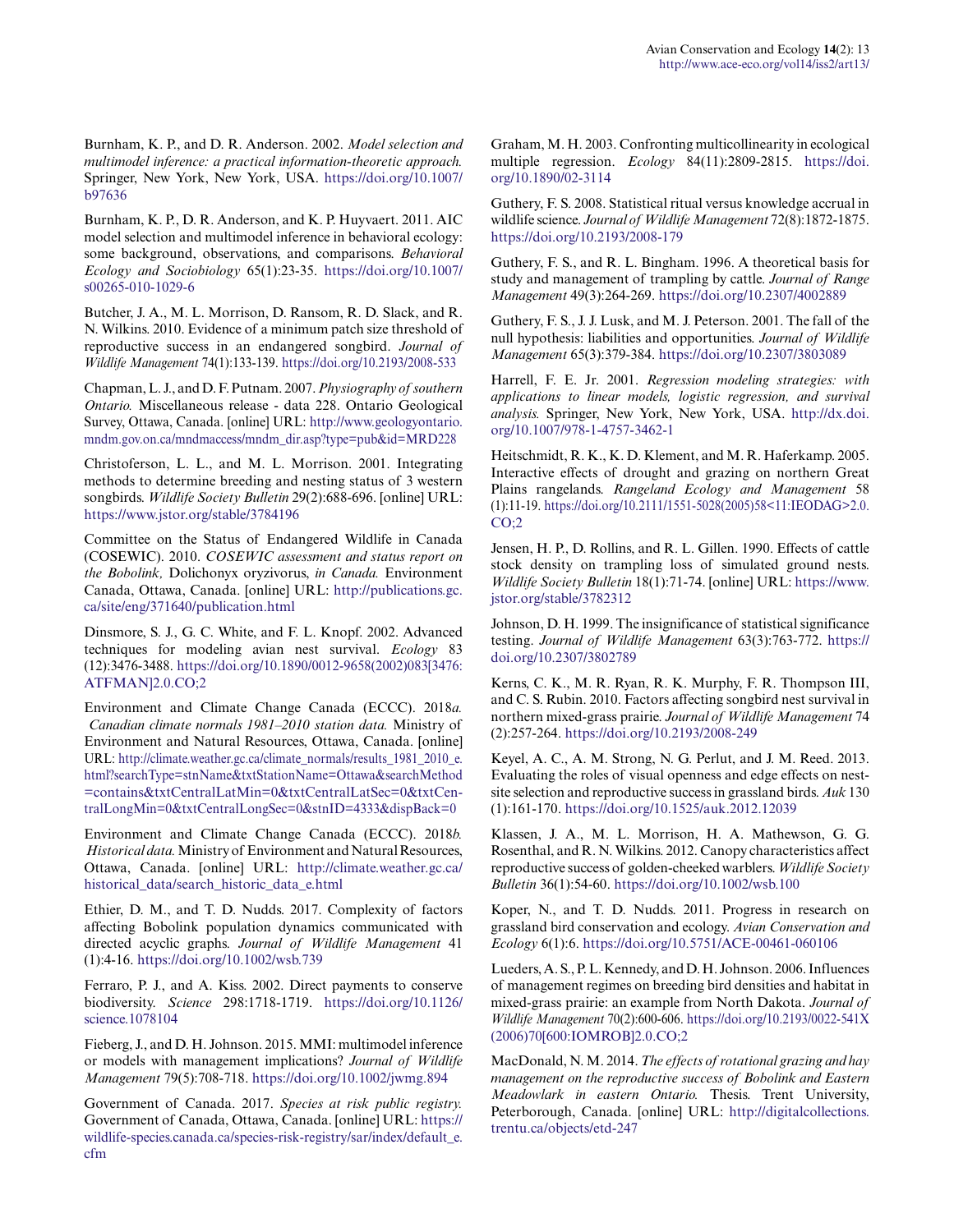MacDonald, N. M., and E. Nol. 2017. Impacts of rotational grazing and hay management on the reproductive success of Bobolink (*Dolichonyx oryzivorus*) in eastern Ontario, Canada. *Canadian Wildlife Biology and Management* 6(2):53-65. [online] URL: [http://cwbm.name/impacts-of-rotational-grazing-and-hay](http://cwbm.name/impacts-of-rotational-grazing-and-hay-management-on-the-reproductive-success-of-bobolink-dolichonyx-oryzivorus-in-eastern-ontario-canada/)[management-on-the-reproductive-success-of-bobolink-dolichonyx](http://cwbm.name/impacts-of-rotational-grazing-and-hay-management-on-the-reproductive-success-of-bobolink-dolichonyx-oryzivorus-in-eastern-ontario-canada/)[oryzivorus-in-eastern-ontario-canada/](http://cwbm.name/impacts-of-rotational-grazing-and-hay-management-on-the-reproductive-success-of-bobolink-dolichonyx-oryzivorus-in-eastern-ontario-canada/)

Martin, T. E. 1993. Nest predation among vegetation layers and habitat types: revising the dogmas. *American Naturalist* 141 (6):897-913. <https://doi.org/10.1086/285515>

Martin, T. E., and G. R. Geupel. 1993. Nest-monitoring plots: methods for locating nests and monitoring success. *Journal of Field Ornithology* 64(4):507-519. [online] URL: [https://www.jstor.](https://www.jstor.org/stable/4513862) [org/stable/4513862](https://www.jstor.org/stable/4513862)

Mayfield, H. 1961. Nesting success calculated from exposure. *Wilson Bulletin* 73(3):255-261. [online] URL: [https://www.jstor.](https://www.jstor.org/stable/4158936) [org/stable/4158936](https://www.jstor.org/stable/4158936)

McCracken, J. D., R. A. Reid, R. B. Renfrew, B. Frei, J. V. Jalava, A. Cowie, and A. R. Couturier. 2013. *Recovery strategy for the Bobolink (*Dolichonyx oryzivorus*) and Eastern Meadowlark (*Sturnella magna*) in Ontario.* Ontario Recovery Strategy Series. Prepared for the Ontario Ministry of Natural Resources, Peterborough, Canada. [online] URL: [http://files.ontario.ca/](http://files.ontario.ca/environment-and-energy/species-at-risk/mnr_sar_rs_est_mdwlrk_en.pdf) [environment-and-energy/species-at-risk/mnr\\_sar\\_rs\\_est\\_mdwlrk\\_en.](http://files.ontario.ca/environment-and-energy/species-at-risk/mnr_sar_rs_est_mdwlrk_en.pdf) [pdf](http://files.ontario.ca/environment-and-energy/species-at-risk/mnr_sar_rs_est_mdwlrk_en.pdf)

McGauley, E. 2004. *Birds on the farm: a stewardship guide.* Ontario Nature, Toronto, Canada. [online] URL: [https://ontarionature.](https://ontarionature.org/wp-content/uploads/2017/10/FarmBirdspgs.pdf) [org/wp-content/uploads/2017/10/FarmBirdspgs.pdf](https://ontarionature.org/wp-content/uploads/2017/10/FarmBirdspgs.pdf)

Morrison, M. L., W. M. Block, M. D. Strickland, B. A. Collier, and M. J. Peterson. 2008. *Wildlife study design.* Second edition. Springer, New York, New York, USA. [http://dx.doi.](http://dx.doi.org/10.1007/978-0-387-75528-1) [org/10.1007/978-0-387-75528-1](http://dx.doi.org/10.1007/978-0-387-75528-1) 

Naef-Daenzer, B., and M. U. Grüebler. 2016. Post-fledging survival of altricial birds: ecological determinants and adaptation. *Journal of Field Ornithology* 87(3):227-250. [https://](https://doi.org/10.1111/jofo.12157) [doi.org/10.1111/jofo.12157](https://doi.org/10.1111/jofo.12157) 

Nice, M. M. 1957. Nesting success in altricial birds. *Auk* 74 (3):305-321. <https://doi.org/10.2307/4081922>

Ontario Ministry of Agriculture, Food and Rural Affairs (OMAFRA). 2012. *Rotational grazing in extensive pastures.* Ontario Ministry of Agriculture, Food and Rural Affairs, Guelph, Canada. [online] URL: [http://www.ontariosoilcrop.org/](http://www.ontariosoilcrop.org/wp-content/uploads/2015/08/rotational_grazing_in_extensive_pastures.sm_.pdf) [wp-content/uploads/2015/08/rotational\\_grazing\\_in\\_extensive\\_pastures.](http://www.ontariosoilcrop.org/wp-content/uploads/2015/08/rotational_grazing_in_extensive_pastures.sm_.pdf) [sm\\_.pdf](http://www.ontariosoilcrop.org/wp-content/uploads/2015/08/rotational_grazing_in_extensive_pastures.sm_.pdf)

Ontario Ministry of Agriculture, Food and Rural Affairs (OMAFRA). 2016*a. County profiles: agriculture, food and business.* Ontario Ministry of Agriculture, Food and Rural Affairs, Guelph, Canada. [online] URL: [http://www.omafra.gov.](http://www.omafra.gov.on.ca/english/stats/county/index.html) [on.ca/english/stats/county/index.html](http://www.omafra.gov.on.ca/english/stats/county/index.html)

Ontario Ministry of Agriculture, Food and Rural Affairs (OMAFRA). 2016*b. Statistical summary of Ontario agriculture.* Ontario Ministry of Agriculture, Food and Rural Affairs, Guelph, Canada. [online] URL: [http://www.omafra.gov.on.ca/](http://www.omafra.gov.on.ca/english/stats/agriculture_summary.htm) [english/stats/agriculture\\_summary.htm](http://www.omafra.gov.on.ca/english/stats/agriculture_summary.htm)

Ontario Ministry of Natural Resources and Forestry (OMNRF). 2015. *Bobolink and Eastern Meadowlark government response statement.* Ontario Ministry of Natural Resources and Forestry, Peterborough, Canada. [online] URL: [https://www.ontario.ca/](https://www.ontario.ca/page/bobolink-and-eastern-meadowlark-government-response-statement) [page/bobolink-and-eastern-meadowlark-government-response-statement](https://www.ontario.ca/page/bobolink-and-eastern-meadowlark-government-response-statement)

Ontario Ministry of Natural Resources and Forestry (OMNRF). 2017. *Species at risk in Ontario.* Ontario Ministry of Natural Resources and Forestry, Peterborough, Canada. [online] URL: [https://www.ontario.ca/environment-and-energy/species-risk-ontario](https://www.ontario.ca/environment-and-energy/species-risk-ontario-list)[list](https://www.ontario.ca/environment-and-energy/species-risk-ontario-list)

Paine, L., D. J. Undersander, D. W. Sample, G. A. Bartelt, and T. A. Schatteman. 1996. Cattle trampling of simulated ground nests in rotationally grazed pastures. *Journal of Range Management* 49 (4):294-300. <https://doi.org/10.2307/4002586>

Pakeman, R. J. 2004. Consistency of plant species and trait responses to grazing along a productivity gradient: a multi-site analysis. *Journal of Ecology* 92(5):893-905. [https://doi.](https://doi.org/10.1111/j.0022-0477.2004.00928.x) [org/10.1111/j.0022-0477.2004.00928.x](https://doi.org/10.1111/j.0022-0477.2004.00928.x)

Partners in Flight. 2013. *Population estimates database, version 2013.* Partners in Flight, Fort Collins, Colorado, USA. [online] URL:<http://pif.birdconservancy.org/PopEstimates/>

Perkins, D. G., N. G. Perlut, and A. M. Strong. 2013. Minor fitness benefits for edge avoidance in nesting grassland birds in the northeastern United States. *Auk* 130(3):512-519. [https://doi.](https://doi.org/10.1525/auk.2013.12163) [org/10.1525/auk.2013.12163](https://doi.org/10.1525/auk.2013.12163)

Perlut, N. G., and A. M. Strong. 2011. Grassland birds and rotational-grazing in the northeast: breeding ecology, survival and management opportunities. *Journal of Wildlife Management* 75(3):715-720. <https://doi.org/10.1002/jwmg.81>

Perlut, N. G., A. M. Strong, T. M. Donovan, and N. J. Buckley. 2006. Grassland songbirds in a dynamic management landscape: behavioral responses and management strategies. *Ecological Applications* 16(6):2235-2247. [https://doi.org/10.1890/1051-0761](https://doi.org/10.1890/1051-0761(2006)016[2235:GSIADM]2.0.CO;2) [\(2006\)016\[2235:GSIADM\]2.0.CO;2](https://doi.org/10.1890/1051-0761(2006)016[2235:GSIADM]2.0.CO;2)

Polasky, S., D. J. Lewis, A. J. Plantinga, and E. Nelson. 2014. Implementing the optimal provision of ecosystem services. *Proceedings of the National Academy of Sciences* 111 (17):6248-6253.<https://doi.org/10.1073/pnas.1404484111>

Renfrew, R. B., C. A. Ribic, and J. L. Nack. 2005. Edge avoidance by nesting grassland birds: a futile strategy in a fragmented landscape. *Auk* 122(2):618-636. [https://doi.org/10.1642/0004-8038](https://doi.org/10.1642/0004-8038(2005)122[0618:EABNGB]2.0.CO;2) [\(2005\)122\[0618:EABNGB\]2.0.CO;2](https://doi.org/10.1642/0004-8038(2005)122[0618:EABNGB]2.0.CO;2) 

Renfrew, R., A. M. Strong, N. G. Perlut, S. G. Martin, and T. A. Gavin. 2015. Bobolink (*Dolichonyx oryzivorus*), version 2.0. *In* P. G. Rodewald, editor. *The birds of North America.* Cornell Lab of Ornithology, Ithaca, New York, USA. [online] URL: [https://](https://birdsna.org/Species-Account/bna/species/boboli/introduction) [birdsna.org/Species-Account/bna/species/boboli/introduction](https://birdsna.org/Species-Account/bna/species/boboli/introduction) 

Ribic, C. A., R. R. Koford, J. R. Herkert, D. H. Johnson, N. D. Niemuth, D. E. Naugle, K. K. Bakker, D. W. Sample, and R. B. Renfrew. 2009. Area sensitivity in North American grassland birds: patterns and processes. *Auk* 126(2):233-244. [https://doi.](https://doi.org/10.1525/auk.2009.1409) [org/10.1525/auk.2009.1409](https://doi.org/10.1525/auk.2009.1409) 

Ricklefs, R. E. 1969. An analysis of nesting mortality in birds. *Smithsonian Contributions to Zoology* 9:1-48. [https://doi.](https://doi.org/10.5479/si.00810282.9) [org/10.5479/si.00810282.9](https://doi.org/10.5479/si.00810282.9)